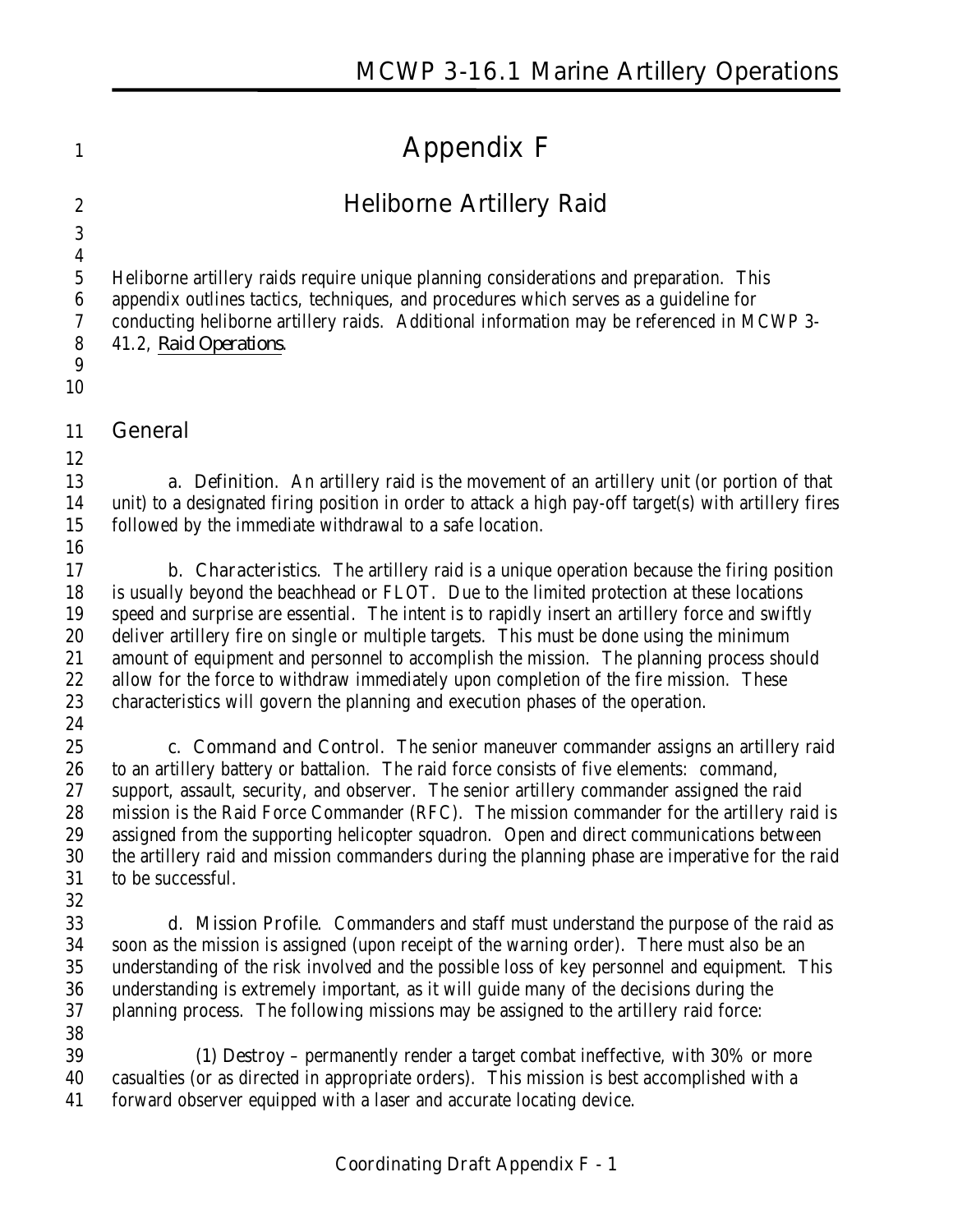| $\mathbf{1}$     |                                                                                                  |
|------------------|--------------------------------------------------------------------------------------------------|
| $\boldsymbol{2}$ | (2) Neutralize – temporarily rendering enemy personnel or material operationally                 |
| $\boldsymbol{3}$ | ineffective, with 10% or more casualties (or as directed in appropriate orders). This mission is |
| 4                | best accomplished with a forward observer.                                                       |
| $5\,$            |                                                                                                  |
| $6\phantom{.}6$  | (3) Suppress – preventing enemy personnel, weapons, or equipment from engaging                   |
| 7                | friendly forces.                                                                                 |
| $\bf 8$          |                                                                                                  |
| 9                | (4) Harass - confusing, disorganizing, or degrading enemy forces.                                |
| 10               |                                                                                                  |
| 11               | (5) Deceive $-$ deceiving the enemy as to the true intent of friendly units.                     |
| 12               |                                                                                                  |
| 13               | <b>(6) Interdict</b> – preventing the enemy from using an area, route, or point.                 |
| 14               |                                                                                                  |
| 15               | e. Security Levels. Based on the enemy threat at the firing position, one of the                 |
| 16               | following security levels will be utilized:                                                      |
| 17               |                                                                                                  |
| 18               | <b>Security Level I</b> - negligible threat to friendly forces.<br>$\bullet$                     |
| 19               | <b>Security Level II</b> - squad-size enemy units or smaller threatening raid site.<br>$\bullet$ |
| 20               | Security Level III - enemy units larger than a squad-size threatening raid site.                 |
| 21               |                                                                                                  |
| 22               | f. Raid Force Elements. The artillery raid force consists of the five aforementioned             |
| 23               | elements. Based on the situation, the RFC determines the final composition of his force. This    |
| 24               | composition is dependent on helicopter availability and the helicopter embarkation plan. A       |
| 25               | brief description of the five raid force elements is provided below.                             |
| 26               |                                                                                                  |
| 27               | (1) Command Element. The command element provides command and control for                        |
| 28               | the raid force and maintains communications with the MEU or ground element.                      |
| 29               |                                                                                                  |
| 30               | (2) Support Element. The support element provides fire direction, lays the                       |
| 31               | howitzers, lays wire (if required), and provides support for helicopter transport of howitzers.  |
| 32               |                                                                                                  |
| 33               | (3) Assault Element. The assault element provides gun crews, howitzers, and                      |
| 34               | ammunition for the raid.                                                                         |
| 35               |                                                                                                  |
| 36               | (4) Security Element. The security element provides local security for the raid                  |
| 37               | force; which includes the sweeping of the raid position and establishing perimeter defense.      |
| 38               |                                                                                                  |
| 39               | (5) Observer Element. The observer element observes fires on the target and                      |
| 40               | reports Battle Damage Assessment (BDA) to the controlling FDC. This element can include          |
| 41               | forward observer teams, reconnaissance teams, aircraft, etc. Not all fires are required to be    |
| 42               | observed. The type of observer, if employed, is situationally dependent.                         |
| 43               |                                                                                                  |
| 44               |                                                                                                  |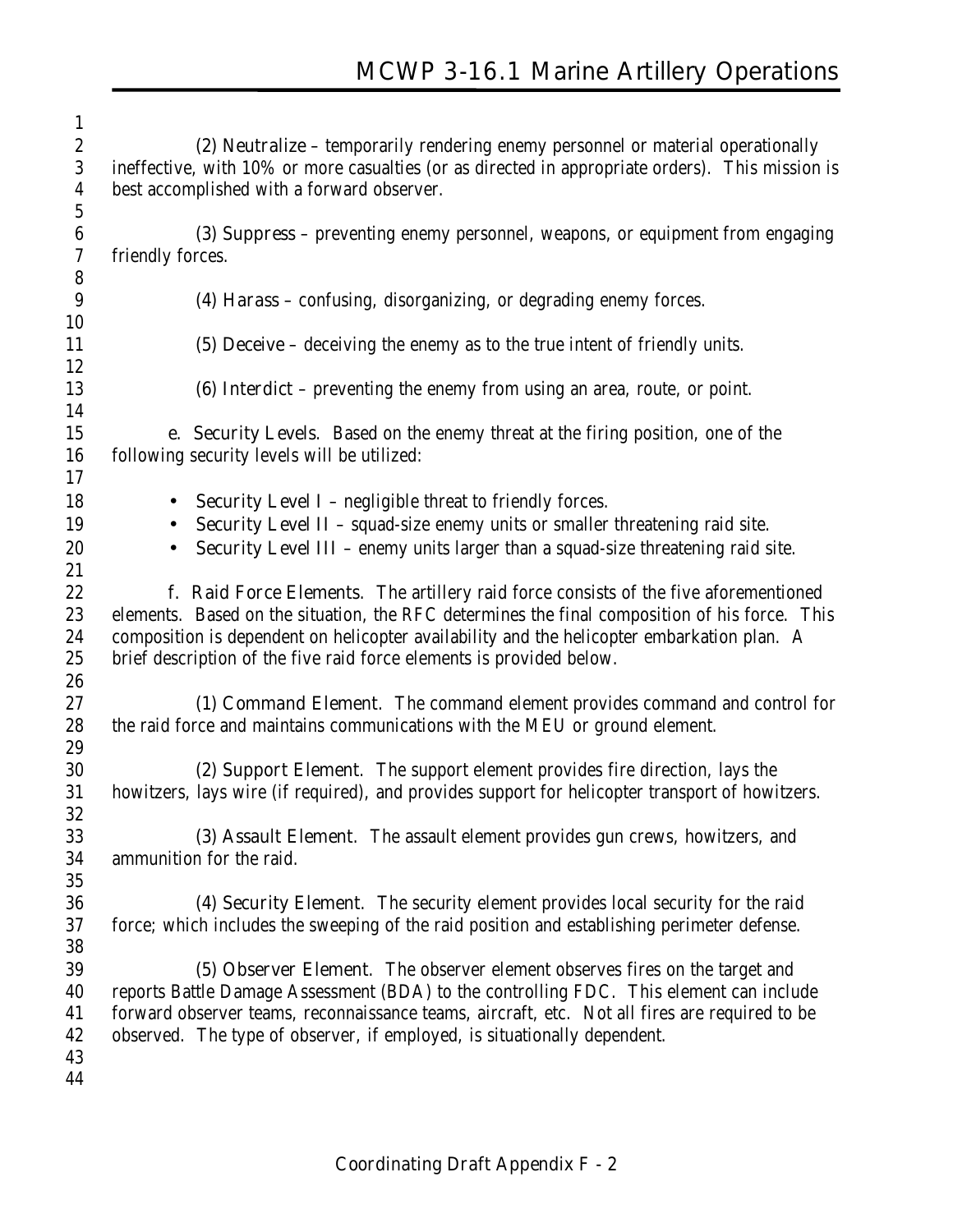**NOTE:** The command and support elements are considered the advance party. During security level II and III operations, the security element will precede the advance party into the firing position.

| $\boldsymbol{2}$                   |                                                                                                                                                        |
|------------------------------------|--------------------------------------------------------------------------------------------------------------------------------------------------------|
| $\boldsymbol{3}$                   | <b>Mission Planning Steps</b>                                                                                                                          |
| $\boldsymbol{4}$<br>$\overline{5}$ | For the execution of a successful raid, planning must be detailed, however, there will be                                                              |
| $\boldsymbol{6}$                   | occasions when the time available between the initiating directive (warning order) and L-hour                                                          |
| $\sqrt{7}$                         | will be compressed. Under these circumstances, the planning phase will be considerably                                                                 |
| 8<br>$\boldsymbol{9}$              | shortened. It is essential that every Marine understands his responsibilities and is competent.<br>Rehearsals are vital tools whenever METT-T permits. |
| 10                                 |                                                                                                                                                        |
| 11                                 | <b>a. Planning Considerations.</b> During the planning cycle, several different                                                                        |
| 12                                 | considerations relating to the conduct of the raid must be addressed. These include, but are not                                                       |
| 13                                 | limited to:                                                                                                                                            |
| 14                                 |                                                                                                                                                        |
| 15                                 | (1) Target. The nature of the target will dictate the number of weapons, amount of                                                                     |
| 16                                 | ammunition, type of observer, etc.                                                                                                                     |
| 17                                 |                                                                                                                                                        |
| 18                                 | (2) Number of Weapons. The optimum number of howitzers for a raid is four.                                                                             |
| 19<br>20                           | This number may vary depending on the nature of the target and helicopter support available.                                                           |
| 21                                 | (3) Ammunition. Based on the nature of the target, required ammunition will be                                                                         |
| $22\,$                             | determined via munitions effects tables or attack guidance criteria.                                                                                   |
| 23                                 |                                                                                                                                                        |
| 24                                 | (4) Aircraft. The M198 can be transported externally by the CH-53E only. A four                                                                        |
| 25                                 | gun raid requires four CH-53Es to lift the guns, ammunition, and gun crews. Ideally, there                                                             |
| 26                                 | are also two CH-46s for the advance party and one CH-53E to retrieve the howitzer sections                                                             |
| 27                                 | upon extraction available. Additional aircraft may include attack helicopter escorts for ingress                                                       |
| 28                                 | and egress protection and to assist the security element as they deploy into the LZ. A UH-1N                                                           |
| 29                                 | may be necessary to serve in a C3 capacity as well. Specific requirements based on the                                                                 |
| 30<br>31                           | number of howitzers and security level are provided in figure F-3.                                                                                     |
|                                    |                                                                                                                                                        |
|                                    | NOTE: The XM 777 will provide commanders with more flexibility due to its light weight and                                                             |
|                                    | pre-planned program improvement (P3I). The XM 777 will be transportable by the CH-53E,<br>$CH-53D$ , and $V-22$ .                                      |
| $32\,$                             |                                                                                                                                                        |
| 33                                 |                                                                                                                                                        |
| 34                                 | <b>b. Landing Zone (LZ) Considerations.</b> Under most circumstances the longest                                                                       |
| 35                                 | effective standoff range is desired. This distance will be dependent on ammunition type                                                                |
| 36                                 | (propelling charge/projectile). LZ site studies will be conducted, if time permits. It is                                                              |
| 37                                 | important that the altitude of the target be taken into consideration, as a target with a high                                                         |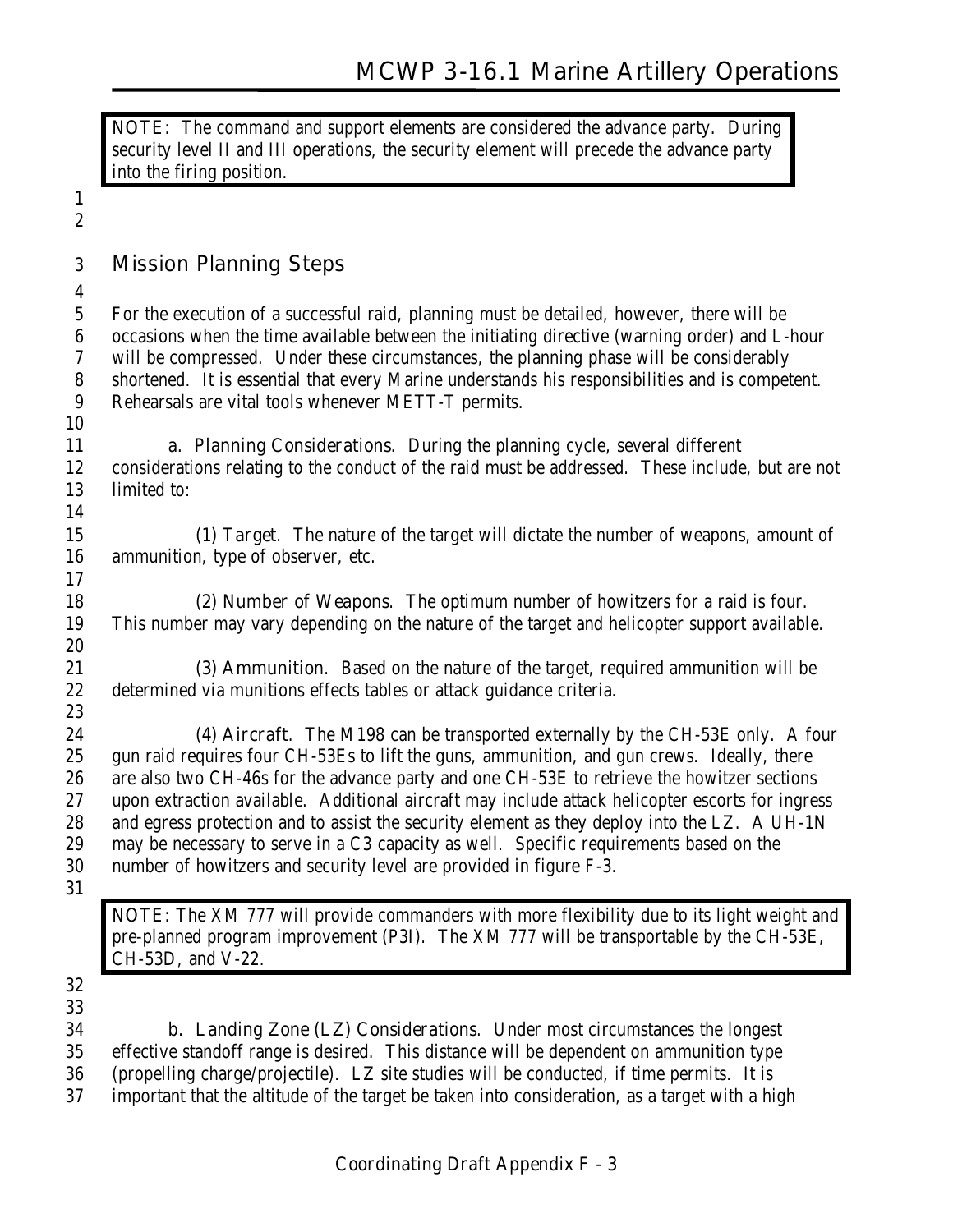# **MCWP 3-16.1 Marine Artillery Operations**

| $\mathbf{1}$     | above gun altitude will decrease the maximum range of the weapon system. At a minimum an          |
|------------------|---------------------------------------------------------------------------------------------------|
| $\boldsymbol{2}$ | alternate and primary LZ will be planned. False insertion sites will also be planned in order to  |
| 3                | further deceive the enemy of the true intent of the mission. The following factors are a guide    |
| $\boldsymbol{4}$ | in the selection of specific LZ locations:                                                        |
| $\mathbf 5$      |                                                                                                   |
| $\bf 6$          | (1) The LZ should be capable of accommodating the simultaneous insertion of all                   |
| $\boldsymbol{7}$ | helicopters with howitzers in the wave with the most serials.                                     |
| $\bf 8$          |                                                                                                   |
| 9                | (2) Natural cover and concealment should be present, but not so prohibitive as to                 |
| 10               | present a restrictive XO's Min QE.                                                                |
| 11               |                                                                                                   |
| 12               | (3) A nearby area must be designated to stage the helicopters during the mission.                 |
| 13               | The situation will dictate whether the staging area will be airborne or in a nearby LZ.           |
| 14               |                                                                                                   |
| 15               | (a) The staging area should be out of enemy reach in order to minimize the                        |
| 16               | potential of enemy engagement.                                                                    |
| 17               |                                                                                                   |
| 18               | (b) The area should offer covered and concealed air routes both into and out of                   |
| 19               | the LZ.                                                                                           |
| 20               |                                                                                                   |
| 21               | (4) The soil composition of the LZ should be appropriate to accommodate firing                    |
| 22               | high propellant charges.                                                                          |
| 23               |                                                                                                   |
| 24               | (5) Surface materials must be stable to prevent debris from clogging engines. Loss                |
| 25               | of visibility, possible personnel injury, or damage to the helicopter from flying objects must be |
| 26               | considered. Trafficability for vehicular, troop, and logistic mobility is a consideration which   |
| 27               | dovetails with that from the purely helicopter aspect. The following specific surface conditions  |
| 28               | should be evaluated:                                                                              |
| 29               |                                                                                                   |
| 30               | Grass and vegetation from newly mowed fields can clog engine intakes.                             |
| 31               | Loose dirt and sand can cause damage to engine and rotor blades, temporary                        |
| $32\,$           | loss of visibility, and is a safety hazard for both the aircrew and the lifted                    |
| 33               | troops.                                                                                           |
| 34               | Snow is not recommended as an LZ surface without prior recon because it                           |
| 35               | may restrict visibility, the underlying surface may be unsatisfactory, may be                     |
| 36               | too deep for landing, and surface unevenness may be obscured by drifts.                           |
| 37               | Dry grasslands represent a fire hazard when exposed to hot exhaust gases.                         |
| 38               | Flooded rice fields which are mire and water of greater depth than is                             |
| 39               | anticipated, hinder troop movement.                                                               |
| 40               |                                                                                                   |
| 41               | (6) Obstacles in the LZ must be evaluated. Tall grass or brush which appears                      |
| 42               | relatively smooth from the air, can conceal humps, boulders, or terrain faults which could        |
| 43               | damage or tip a landing helicopter. The LZ should be free of debris, stumps, rocks, holes,        |
| 44               | and trenches that exceed ten inches in height or depth. Brush, if over three feet high, is        |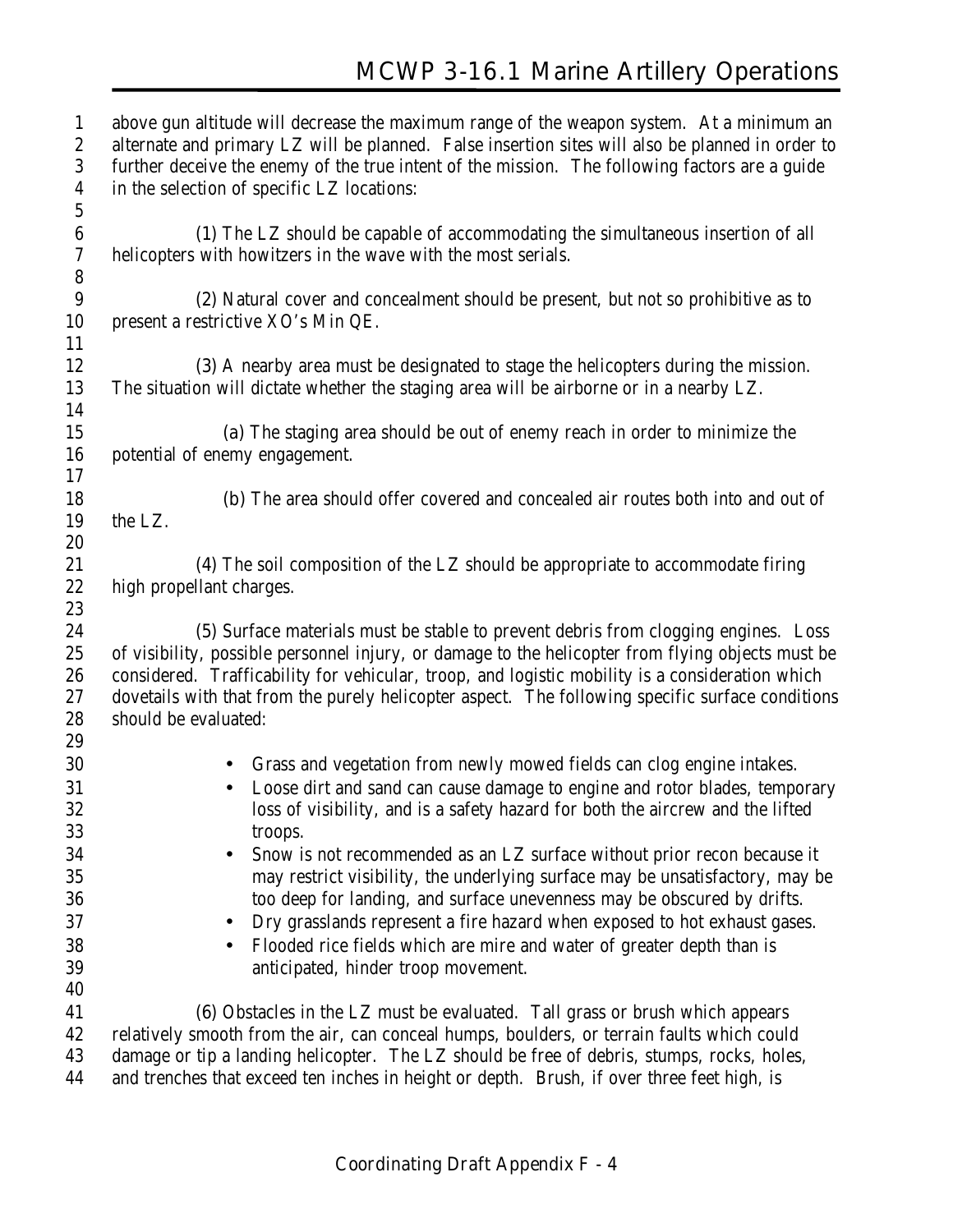usually considered restrictive to landing helicopters because of damage to fuselage and tail rotors.

 **(7)** The nature of approaches to and exits from the LZ must also be evaluated. It is undesirable to establish LZs in locations that require vertical ascent or descent by helicopters operating within. To permit the most effective use of helicopters, approaches to and exits from LZs must be clear of communications wire, trees, powerlines, and other vertical obstacles, particularly when conducting mass landings. Required LZ site is directly associated with the height of obstructions surrounding the LZ and number of helicopters to be landed at one time.

**NOTE:** In order to accurately assess these considerations, recent intelligence must be available. If intelligence data is not yet available, it must be arranged immediately before planning can be completed.

 **c. Landing Zone Marking Considerations**. The method used to mark personnel and equipment (howitzer/ammunition) insertion and extraction points will be discussed with the pilots in advance during the initial mission brief in order to eliminate confusion in the LZ. If this fails to occur, a HLZ brief can be used to inform the pilots how the LZ is being marked (see figure F-6).

#### **(1) Daytime Operations**

 **(a) Smoke**. Smoke may be used to draw the pilot's eyes onto the zone as well as demonstrate wind speed/direction. It may also be used to mark a specific point for the insertion/extraction of personnel or equipment. 

 **(b) Air Panels**. Air panels may be used to depict the azimuth of fire in addition to a back up for smoke. Caution must be taken when emplacing air panels to ensure they are not disrupted from rotor wash. 

**(2) Nightime Operations**

 **(a) Chemlights**. Infrared/red chemlights are the most visible to pilots wearing NVGs. They may be used in the same capacity as smoke and air panels. 

 **(b) Infrared Strobes**. Infrared strobes are extremely useful for marking during low visibility. One technique for employing strobes in an LZ is as follows:

 • Strobe on muzzle brake • Strobe 20m forward of howitzer on deck • Strobe 40m forward of howitzer on deck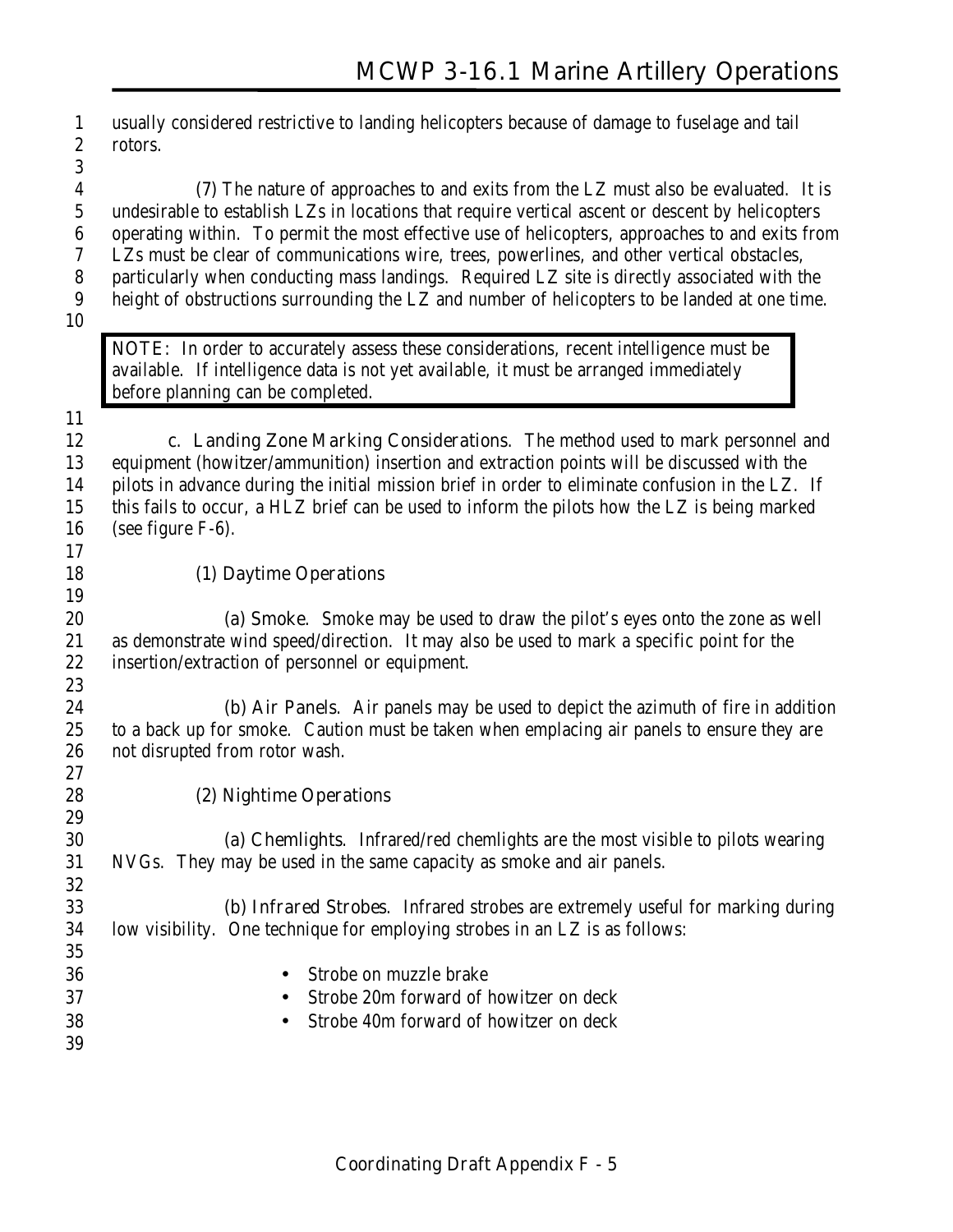**d. Howitzer Considerations**. Howitzers desire to hover/land/takeoff facing into the wind. When possible, choose an LZ that best accommodates the howitzers, insertion/extraction points, and the wind. Additional considerations include:  **(1)** Howitzer should face into the wind. **(2)** Ample room should be available to the right of the howitzer for the personnel extraction point. This ensures personnel are away from the tail rotor when embarking the helicopter. **(3)** When room is not available to the right of the howitzer, ample room should be to the rear of the howitzer. **(4)** The gun section should wait next to the howitzer for the helicopter to land at the personnel extraction point. This reduces unnecessary movement in the LZ and provides additional maneuvering for the helo. **(5) Slope**. The slope of the LZ must also be considered and tempered against the wind speed and direction at the LZ. The slope must not exceed eight degrees where the helo is intended to land for risk of tipping or insufficient rotor clearance. The slope must not exceed five degrees where the howitzer is intended to be positioned as this prevents the howitzer from firing. **e. Helicopter Support Team (HST) Considerations**. HST personnel must be actively involved in the raid brief and rehearsals prior to the raid. Considerations for augmentees to gun crews, security forces, etc. must be addressed. **f**. **Firing Data**. Firing data for all howitzers will be precomputed using BUCS if at all possible. All available information affecting ballistic computations will be inputted prior to the raid. Data will be computed from each LZ using the lowest charge to limit any site-to-crest problems. Data will be given to the section chiefs in advance and will be based on a map spot grid unless survey control is established. **g. Go/No-Go Criteria**. Certain criteria must be established prior to the start of the mission and to aid in deciding if the mission should continue under duress. These criteria serve solely as guidelines with the mission commander having final deciding authority. The following is one technique when determining No-Go criteria:  **(1)** If both advance party helicopters are lost. **(2)** If the raid element loses more than 50% of its howitzers/ammunition. **(3)** If the minimum number of helicopters required to conduct the mission is not available. **(4)** Loss of communications with the mission commander.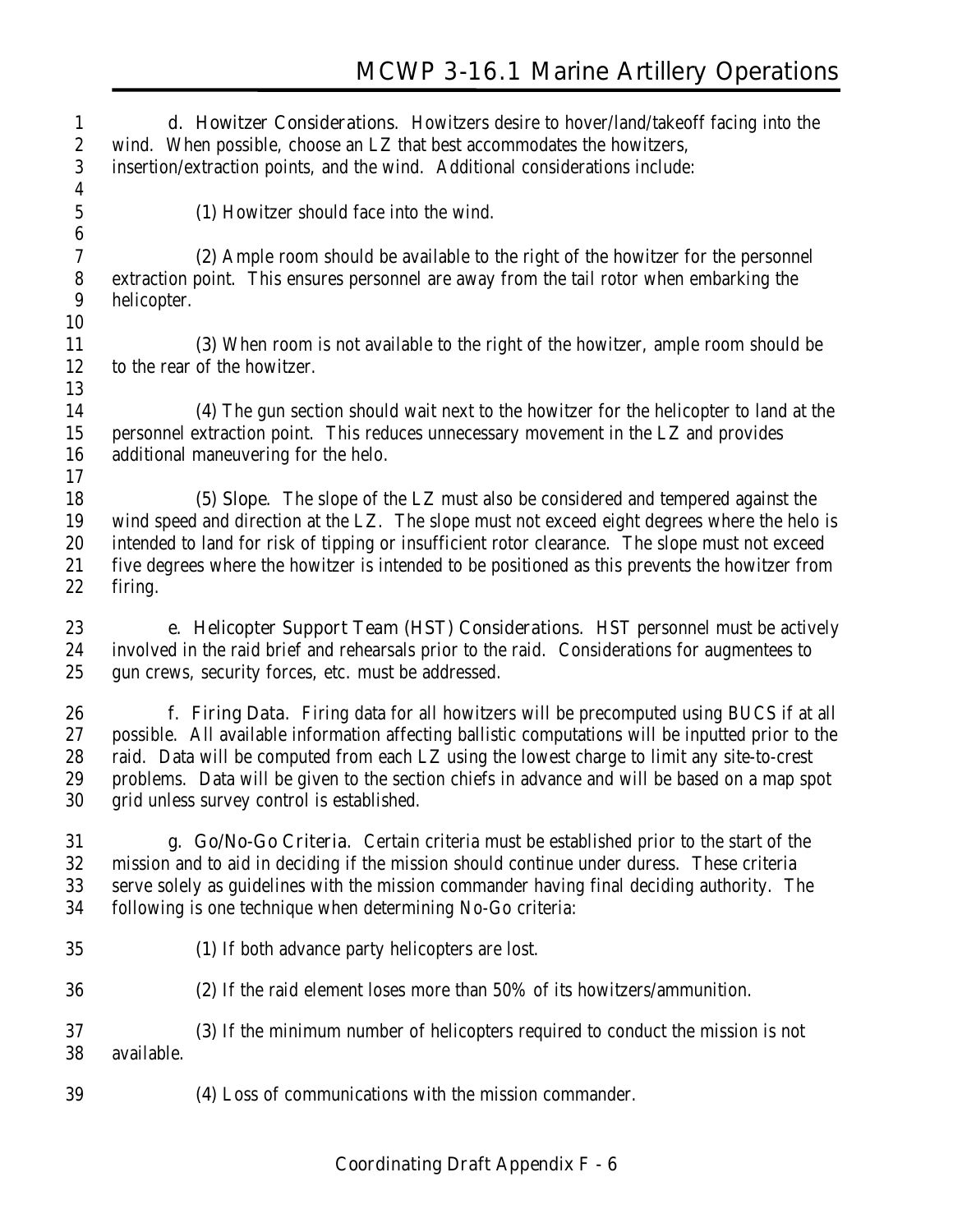| 1                |            |                                                                                  |
|------------------|------------|----------------------------------------------------------------------------------|
| $\boldsymbol{2}$ |            | <b>Duties of Key Personnel</b>                                                   |
| 3<br>4           |            | a. RFC                                                                           |
| 5<br>6<br>7      |            | (1) Determine viability of raid.                                                 |
| 8<br>9           |            | (2) Direct the mission planning process.                                         |
| 10<br>11         |            | (3) Select firing positions maintaining dispersion between howitzers.            |
| 12<br>13         |            | (4) Ensure the advance party is in the correct LZ.                               |
| 14<br>15         |            | (5) Determine the following upon arrival at the raid LZ:                         |
| 16<br>17         |            | Orienting station/FDC location.<br>Howitzer locations.                           |
| 18<br>19<br>20   |            | (6) Ensure the LZ is secure.                                                     |
| 21<br>22         |            | (7) Supervise the smooth operation of all aspects of the raid.                   |
| 23<br>24         |            | (8) Supervise the marking of the LZ.                                             |
| 25<br>26         |            | (9) Ensure accountability upon extraction of personnel and equipment.            |
| 27<br>28         |            | b. Executive Officer/Platoon Commander                                           |
| 29<br>30         |            | (1) Inspect artillery raid personnel, equipment, and ammunition.                 |
| 31<br>32         | commander. | (2) Ensure communications are maintained with the RFC and the helicopter mission |
| 33<br>34         |            | (3) Set up and orient the aiming circle.                                         |
| 35<br>36<br>37   |            | (4) Lay the howitzers                                                            |
| 38<br>39         |            | (5) Assist in hasty survey, MET data, and computing data as required.            |
| 40<br>41         |            | c. Battery Gunnery Sergeant                                                      |
| 42<br>43         |            | (1) Emplace the local security force.                                            |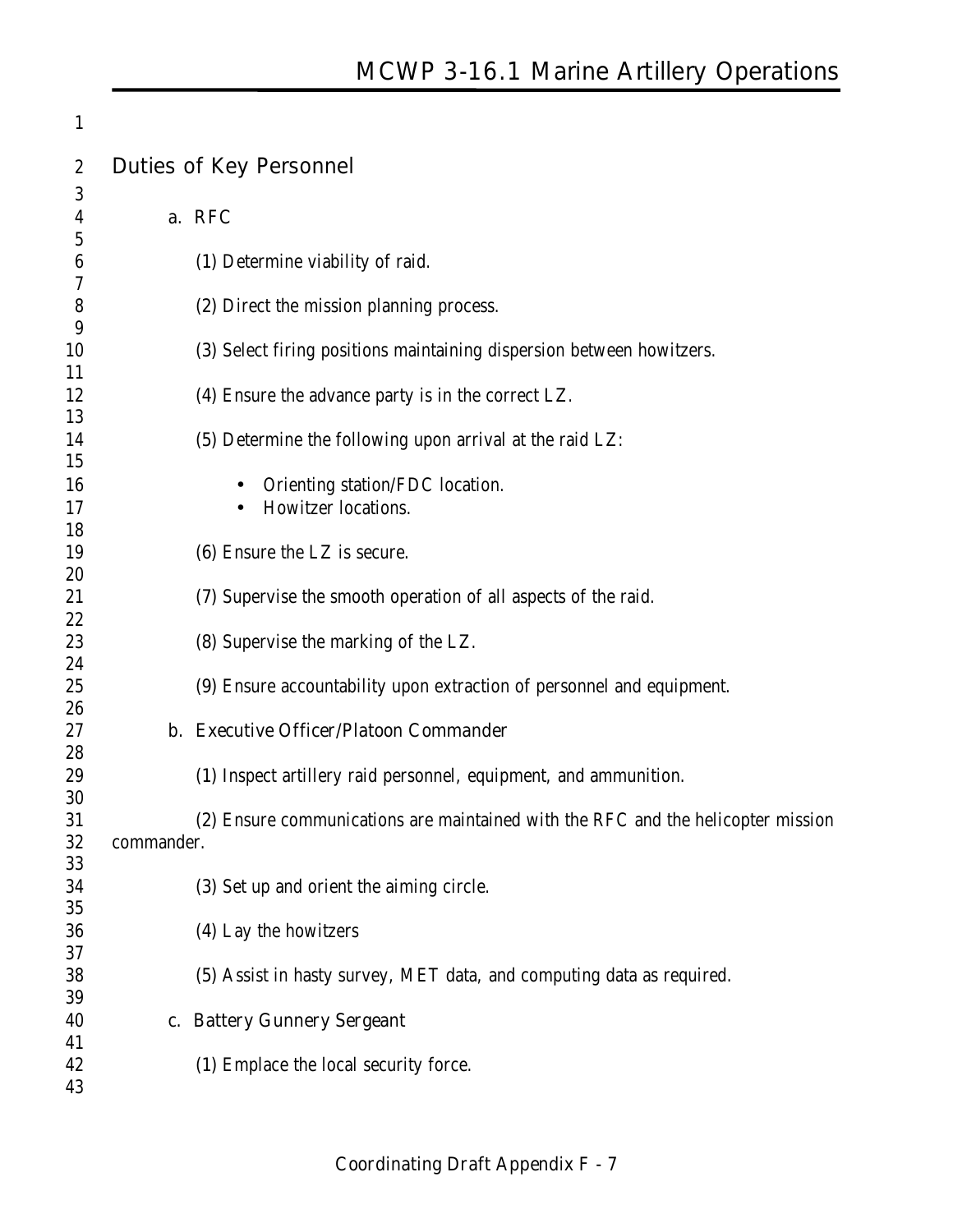# **MCWP 3-16.1 Marine Artillery Operations**

|       | (2) Ensure accountability of personnel and equipment.                                |
|-------|--------------------------------------------------------------------------------------|
|       | (3) Ensure rapid emplacement of howitzers.                                           |
|       | (4) Ensure preparations for rapid extraction.                                        |
|       | d. Ops Chief                                                                         |
|       | (1) Supervise FDC planning and ensure all BUCS have all pre-computed data            |
|       |                                                                                      |
|       |                                                                                      |
|       | (2) Set up GPS at aiming circle (if survey team is unavailable).                     |
|       |                                                                                      |
|       | (3) Collect data for technical fire direction and supervise firecontrolman inputting |
| data. |                                                                                      |
|       |                                                                                      |
|       | (4) If time permits, input data in back up computer system.                          |
|       |                                                                                      |
|       | (5) Set up chart and check firing data.                                              |
|       |                                                                                      |
|       | (6) Supervise issuing of fire commands.                                              |
|       |                                                                                      |
|       | (7) Ensure all maps, records, and FDC equipment are extracted.                       |
|       |                                                                                      |
|       | e. Section Chiefs                                                                    |
|       |                                                                                      |
|       | (1) Ensure all personnel and equipment are ready. Conduct detailed inspection of     |
|       | gear and personnel prior to raid.                                                    |
|       |                                                                                      |
|       | (2) Ensure rapid offload of ammunition and gun.                                      |
|       |                                                                                      |
|       | (3) Begin ammunition preparation prior to receiving fire commands.                   |
|       |                                                                                      |
|       | (4) Supervise the rapid emplacement, firing, and extraction of the howitzer.         |
|       |                                                                                      |
|       | (5) Maintain communications with the RFC.                                            |
|       |                                                                                      |
|       | (6) Be prepared to assume security mission on order.                                 |
|       |                                                                                      |
|       |                                                                                      |
|       | (7) Ensure recovery of all personnel and equipment upon extraction.                  |
|       |                                                                                      |
|       | f. Fire controlman                                                                   |
|       | (1) Input all preplanned data in all BUCS prior to departure for raid.               |
|       | loaded.                                                                              |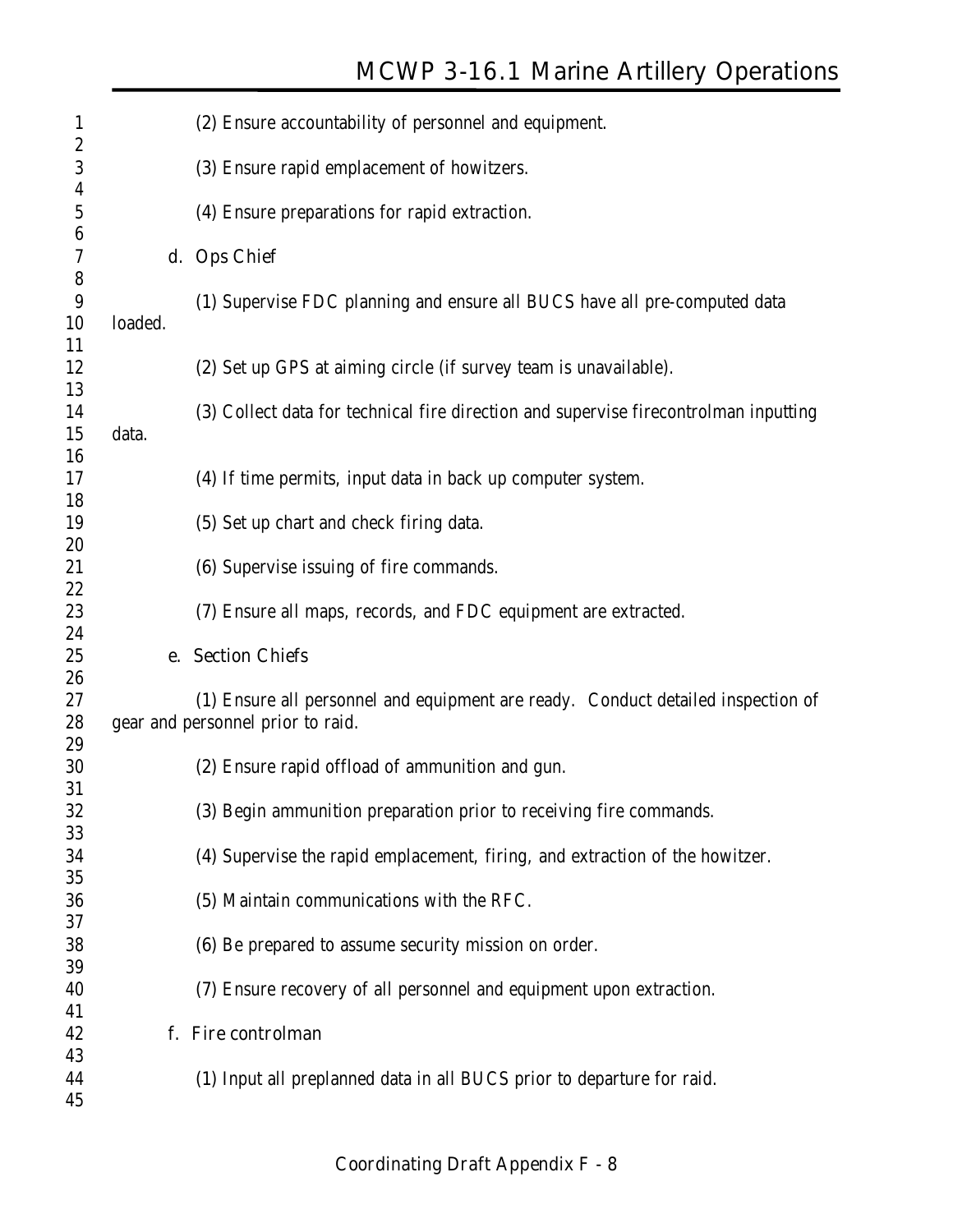| $\mathbf{1}$<br>$\boldsymbol{2}$ |           | (2) Prepare charts and Records of Fire (ROFs) prior to departure for raid.          |
|----------------------------------|-----------|-------------------------------------------------------------------------------------|
| 3<br>$\boldsymbol{4}$            | position. | (3) Prepare computer checklist and be prepared to enter data upon arrival at firing |
| $\mathbf 5$                      |           |                                                                                     |
| 6                                |           | (4) Maintain ROF.                                                                   |
| 7                                |           |                                                                                     |
| 8                                |           | (5) Send fire commands to howitzers once approved by Ops Chief.                     |
| 9                                |           |                                                                                     |
| 10<br>11                         |           | (6) Be prepared to receive subsequent corrections.                                  |
| 12                               |           | (7) Extract all records and equipment.                                              |
| 13                               |           |                                                                                     |
| 14                               |           | g. Radio Operator                                                                   |
| 15                               |           |                                                                                     |
| 16                               |           | (1) Establish preplanned communications as quickly as possible and as close to the  |
| 17                               |           | FDC as terrain and helicopter routes will allow.                                    |
| 18                               |           |                                                                                     |
| 19                               |           | (2) Establish communications with the following priorities:                         |
| 20                               |           |                                                                                     |
| 21                               |           | Observers (as required)                                                             |
| 22                               |           | Helicopters<br>٠                                                                    |
| 23<br>24                         |           | <b>Higher headquarters</b><br>Simo master station (as required)                     |
| 25                               |           |                                                                                     |
| 26                               |           | (3) Pass all necessary information to the FDC and the RFC.                          |
| 27                               |           |                                                                                     |
| 28                               |           | (4) Maintain communications until directed.                                         |
| 29                               |           |                                                                                     |
| 30                               |           | (5) Recover all communications equipment and material including messages and        |
| 31                               |           | notes upon extraction.                                                              |
| 32                               |           |                                                                                     |
| 33                               |           | h. Gun Guides                                                                       |
| 34<br>35                         |           | (1) Set up panel markers/chem lights as briefed to mark location for the assault    |
| 36                               | element.  |                                                                                     |
| 37                               |           |                                                                                     |
| 38                               |           | (2) Establish communications with aiming circle/FDC.                                |
| 39                               |           |                                                                                     |
| 40                               |           | (3) Record initial deflection.                                                      |
| 41                               |           |                                                                                     |
| 42                               |           | (4) Act as a legman under guidance of HST leader (as required).                     |
| 43                               |           |                                                                                     |
| 44                               |           | (5) Assist in providing local security until howitzers arrive.                      |
| 45                               |           |                                                                                     |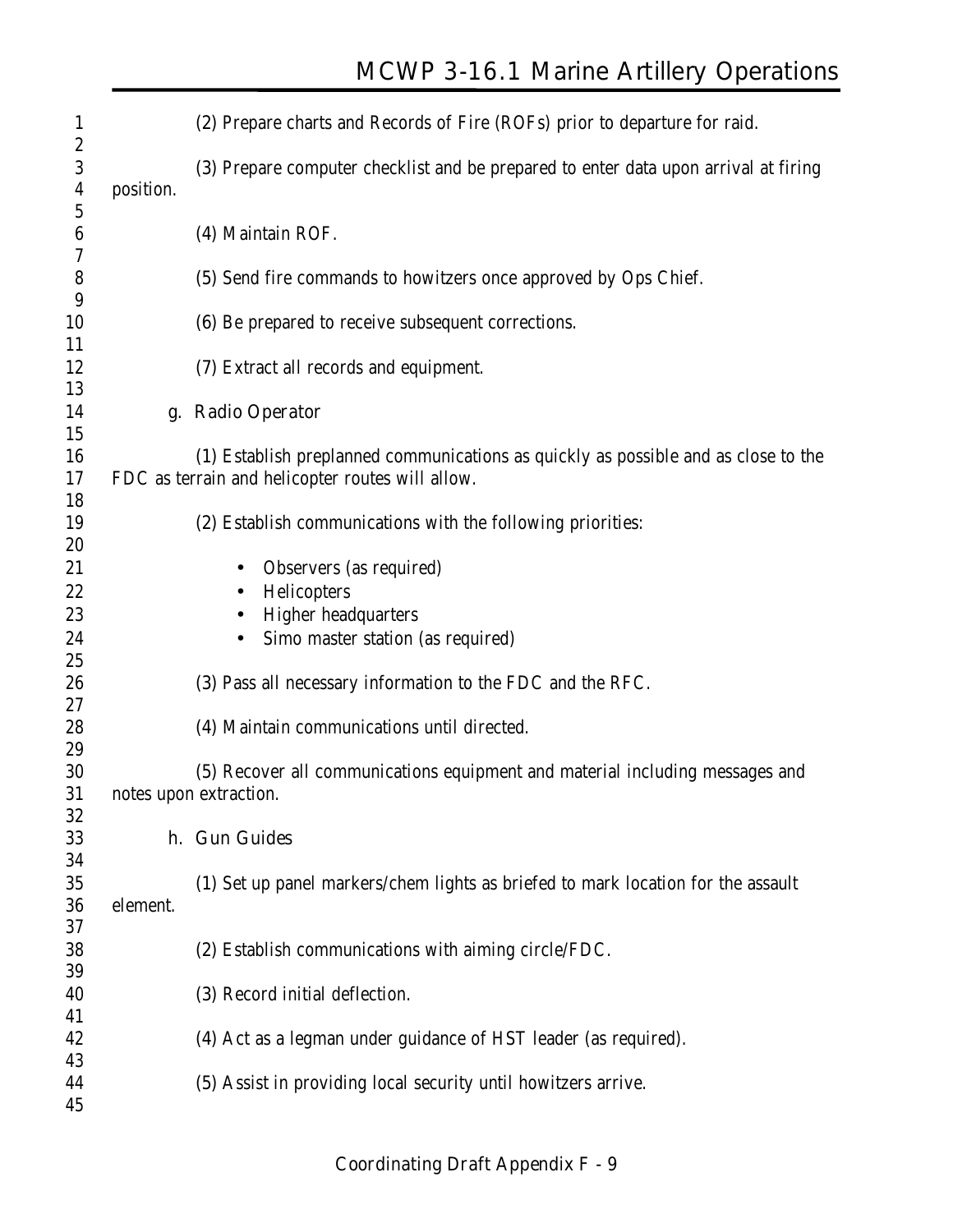| $\mathbf{1}$                         | (6) Announce initial deflection to gunner.                                                                                                                       |
|--------------------------------------|------------------------------------------------------------------------------------------------------------------------------------------------------------------|
| $\boldsymbol{2}$<br>$\boldsymbol{3}$ | (7) Assist in emplacing, firing, and march ordering of howitzer.                                                                                                 |
| 4<br>5                               | (8) Ensure all howitzer equipment is extracted.                                                                                                                  |
| 6<br>7                               | i. Security Element                                                                                                                                              |
| 8<br>9                               | (1) Receive briefing on layout of landing zone/firing position prior to raid.                                                                                    |
| 10<br>11                             | (2) Upon landing, conduct sweep of area.                                                                                                                         |
| 12<br>13                             | (3) Establish perimeter security.                                                                                                                                |
| 14<br>15                             | (4) Report security status as directed to the RFC.                                                                                                               |
| 16<br>17                             | Corpsman<br>j.                                                                                                                                                   |
| 18<br>19                             | (1) Have medical equipment necessary for raid mission.                                                                                                           |
| 20<br>21                             | (2) Upon landing, stay with FDC.                                                                                                                                 |
| 22<br>23                             | (3) Respond to any calls for medical attention.                                                                                                                  |
| 24<br>25                             | k. Survey Personnel (if required)                                                                                                                                |
| 26<br>27                             | (1) Determine firing point location.                                                                                                                             |
| 28<br>29                             | (2) Establish direction.                                                                                                                                         |
| 30<br>31                             | l. HST Leader                                                                                                                                                    |
| 32<br>33<br>34                       | (1) Provide all required personnel and equipment to quickly guide helicopters onto<br>marked howitzer positions, and recover howitzer at the end of the mission. |
| 35<br>36<br>37                       | (2) Inspect howitzers and ammunition slings before departure. Report findings to<br>the artillery raid commander.                                                |
| 38<br>39                             | (3) Assist gun guides in marking howitzer positions.                                                                                                             |
| 40<br>41                             | (4) Assist in rapid insertion of howitzers.                                                                                                                      |
| 42<br>43<br>44<br>45                 | (5) Upon the order to CSMO, inspect howitzer loads and slings and assist in<br>preparation for extraction.                                                       |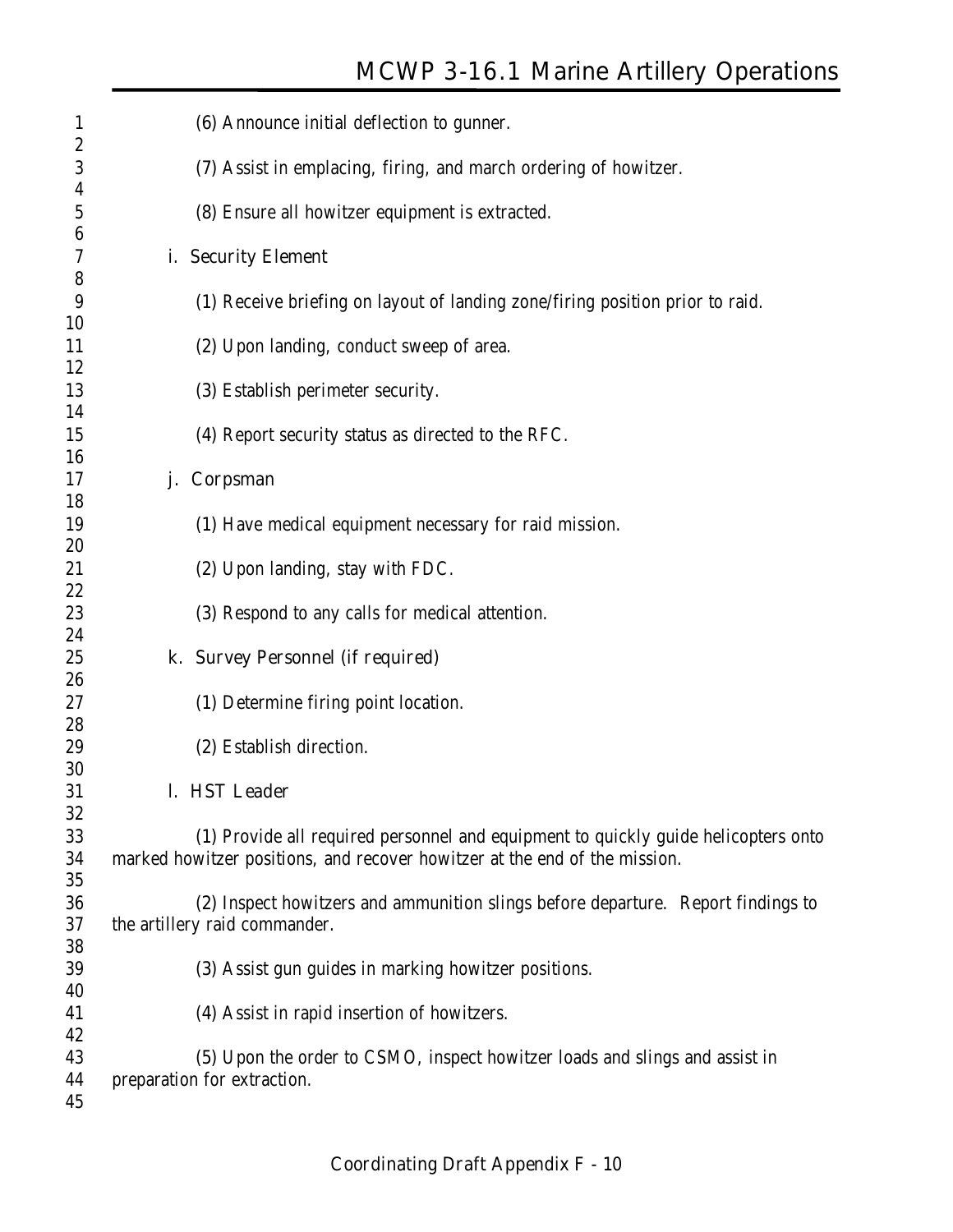| $\mathbf{1}$          |            | (6) Guide helicopters in and supervise the reattaching of howitzers.                    |
|-----------------------|------------|-----------------------------------------------------------------------------------------|
| $\boldsymbol{2}$<br>3 |            |                                                                                         |
| $\overline{4}$        |            | <b>Execution Sequence</b>                                                               |
| 5                     |            |                                                                                         |
| 6                     |            | <b>a. Insertion.</b> Security element/advance party arrives at the firing position and: |
| 7                     |            |                                                                                         |
| ${\bf 8}$             |            | (1) Secures the site and establishes perimeter defense.                                 |
| 9                     |            |                                                                                         |
| 10<br>11              |            | (2) Conducts hasty survey to establish firing position location and direction (as       |
| 12                    | required). |                                                                                         |
| 13                    |            | (3) Establishes communications with observers and the MEU (or ground element) as        |
| 14                    | directed.  |                                                                                         |
| 15                    |            |                                                                                         |
| 16                    |            | (4) Positions the aiming circle and prepares the gun position for howitzers.            |
| 17                    |            |                                                                                         |
| 18                    |            | (5) Computes firing data (if not previously computed).                                  |
| 19                    |            |                                                                                         |
| 20                    |            | (6) Prepares for arrival of the assault element.                                        |
| 21                    |            |                                                                                         |
| 22                    |            | <b>b.</b> Actions in Firing Position. The assault element arrives at the raid site and  |
| 23                    |            | conducts the following:                                                                 |
| 24                    |            |                                                                                         |
| 25                    |            | (1) Positions and prepares ammunition once it arrives at the firing position.           |
| 26                    |            |                                                                                         |
| 27                    |            | (2) Lays the howitzers.                                                                 |
| 28<br>29              |            |                                                                                         |
| 30                    |            | (3) Conducts and completes firing.                                                      |
| 31                    |            | (4) Prepares the howitzers for extraction.                                              |
| 32                    |            |                                                                                         |
|                       |            | NOTE: The observer element (if required) reports BDA to the controlling FDC.            |
| 33                    |            |                                                                                         |
| 34                    |            | c. Extraction                                                                           |
| 35                    |            |                                                                                         |
| 36                    |            | (1) All elements prepare for extraction:                                                |
| 37                    |            |                                                                                         |
| 38                    |            | (a) Collect all refuse from the raid site and prepare to retrograde.                    |
| 39                    |            |                                                                                         |
| 40                    |            | (b) Extract assault element.                                                            |
| 41                    |            |                                                                                         |
| 42                    |            | (c) Extract advance party, observer, and security elements.                             |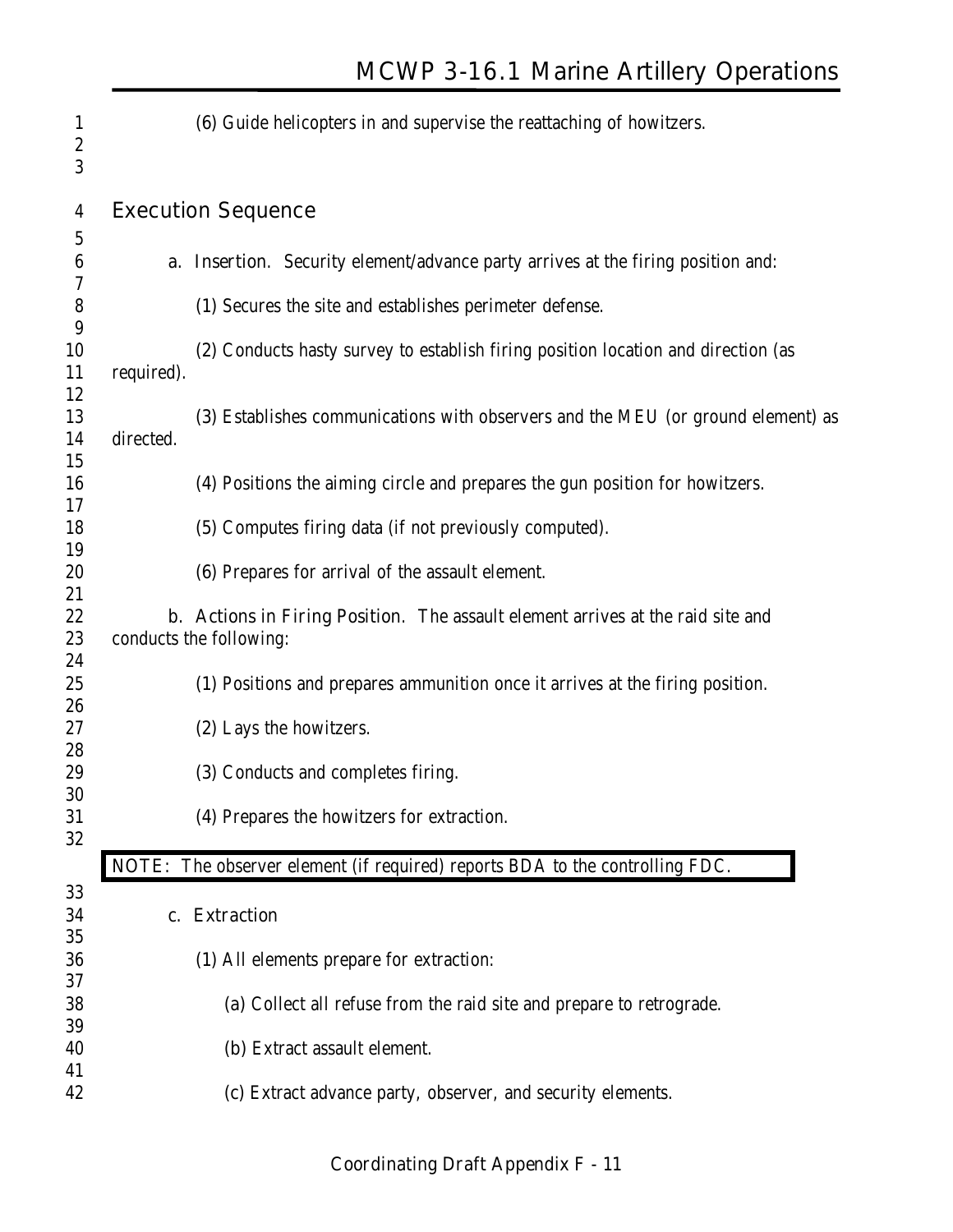- **(2)** All elements conduct a mission debrief.
- **Survey Operations in Helicopterborne Artillery Raids**

 During a helo raid, battalion survey support may not be available, unless a Position Azimuth Determining System (PADS) is used via a UH-1 (refer to TM 5-6675-308-12 for installation procedures). If PADS is not available, it will be necessary for the firing battery to use expedient means to determine direction, location, and height. Direction is the most important element of survey and every available means will be used to determine an accurate direction. An error in direction is magnified over distance whereas an error is location is constant.

 

- **a.** The following methods of determining direction are listed in preferred order.
- **(1) Gun Laying Positioning System (GLPS)**. The GLPS contains a gyroscope 17 that will provide azimuths to  $+/- 0.2$  mils Probable Error (PE).
- 

PE.

19 **(2) PADS**. The PADS contains a gyroscope that will provide azimuths to  $+/-0.4$ 

**(3) BUCS/Hasty Astro**. This program enables the battery to determine direction to various accuracies dependent upon the type of instrument. If the firing battery has attached a battalion surveyor with a T-2E theodolite, the accuracy of an astronomic observation with 25 this instrument is  $+/- 0.3$  mils. If the firing battery is using an M2A2 aiming circle, the 26 accuracy of an astronomic observation is  $+/- 2.0$  mils. In order to perform an astronomic observation, one of the known celestial bodies (i.e. the sun or one of 73 survey stars) must be visible from the OS. Inclement weather, heavy overcast, or smoke may negate this method. 

**(4) North Finding Module (NFM)**. The NFM is the gyroscope used with the Modular Universal Laser Equipment (MULE) and Target Location Designation Handoff System (TLDHS). The NFM can be placed into a survey mode, which will provide an 33 accurate direction to  $+/- 2.0$  mils.

- 
- **(5) Declinated M2A2 Aiming Circle**. A declinated aiming circle could be used as a last resort, if the instrument was declinated within 40 kilometers of the firing position. A 37 declinated aiming circle will provide a direction to an accuracy of  $+/-10.0$  mils.
- 

**NOTE:** The Declination Constant of an aiming circle may be affected by the strong magnetic field generated by the rotors of a helicpopter.

- 
- **b.** The following are methods of determining location:
-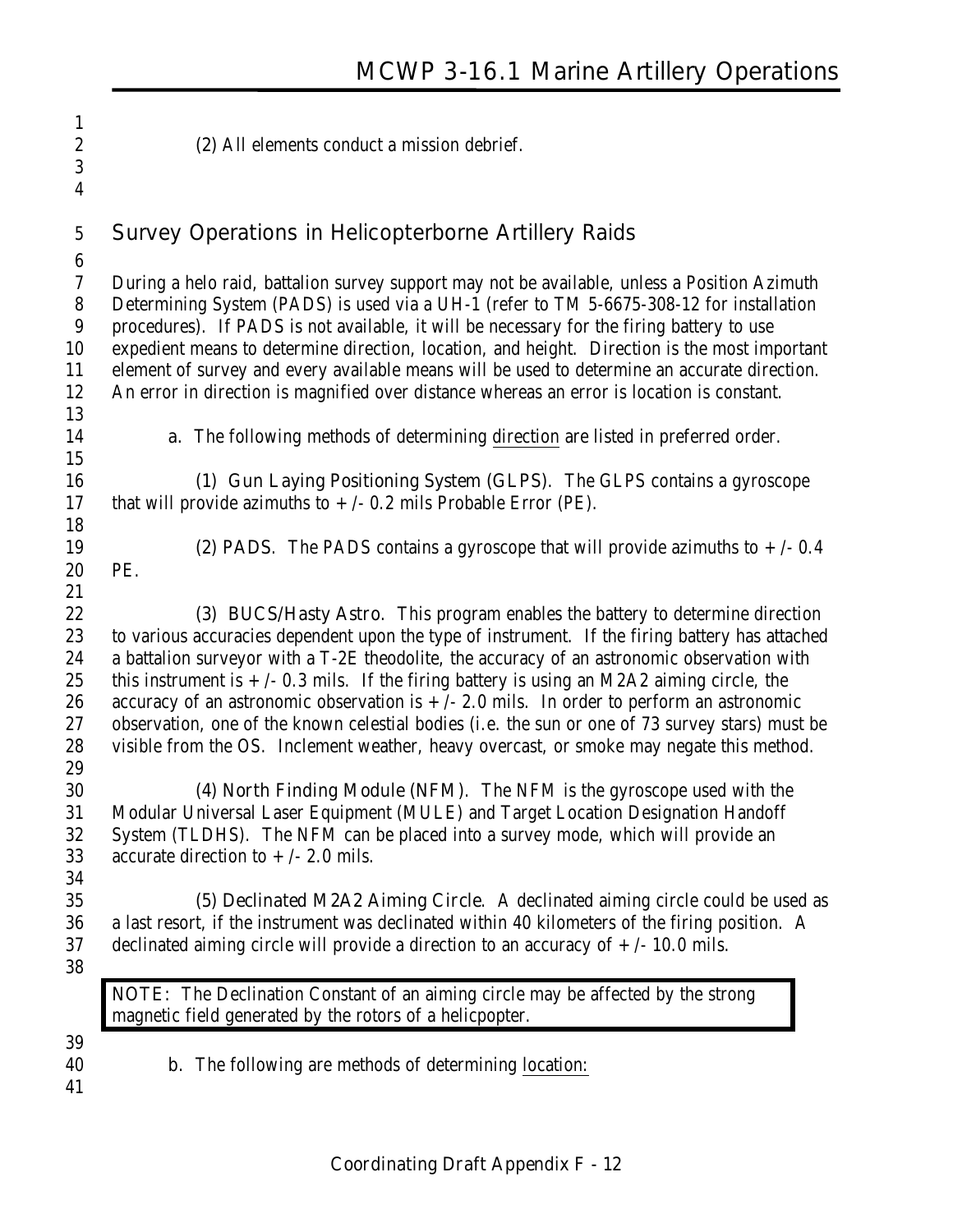**(1) GLPS**. The GLPS is used in conjunction with a Precise Locating GPS Receiver (PLGR). The PLGR with valid crypto variable keys loaded and verified will provide a location to an accuracy of 10 meters CEP (refer to MCWP 3-16.7 for explanation of Circular Error Probable). 

 **(2) PLGR**. The PLGR with valid crypto variable keys loaded and verified will provide a location to an accuracy of 10 meters CEP. The advantage of the PLGR is that it is a hand-held unit but it cannot provide accurate direction. 

**(3) PADS**. The PADS in a UH-1 will provide location using 10 minute Zero- Velocity Updates to an accuracy of seven meters CEP between 0-65 degrees latitude (N or S) and 10 meters CEP between 65-75 degrees latitude (N or S). The advantage of the PADS is that it provides accurate direction, location, and height. However the PADS/UH-1 must be landed at the OS and the EOL to establish positioning and orientation.

**(4) Hasty Three-Point Resection**. After determining an accurate direction, a three- point resection can be performed by either using the BUCS, BCS, or graphic resection. The accuracy of a three-point resection is dependent upon the accuracy of the location of the visible known points and the angle-measuring instrument available. The accuracy of a three-point resection is seldom better than 50 meter CEP.

**(5) Map Spot**. A map spot is the least preferred method of determining location. The accuracy of a map spot is dependent upon the availability of prominent terrain features, the accuracy of the map, and the proficiency of the individual performing the map spot. All other means of determining location will be exhausted before resorting to this method. 

**c.** The following methods of determining height are listed in preferred order.

**(1) GLPS**. The PLGR, with valid crypto variable keys loaded and verified, is part of the GLPS and it will provide height to an accuracy of 10 meters PE. The displayed height from the PLGR should be checked by determining a height from the map using the PLGR coordinates. Non-Crypto PLGRs should never be used to determine height as their accuracy is unpredictable.

**(2) PADS**. The PADS will provide an accurate height to three meters PE. The PADS is more accurate than the PLGR in both location and height, but the required logistical support, as well as the fact it must be positioned on the OS, relegates this system to the second most preferred method.

**(3) Hasty Three-Point Resection**. After determining an accurate direction, a three- point resection can be performed and the coordinates used to derive a height from the map. 

**(4) Map Spot**. This method is to be used only as a last resort after all other means have been exhausted.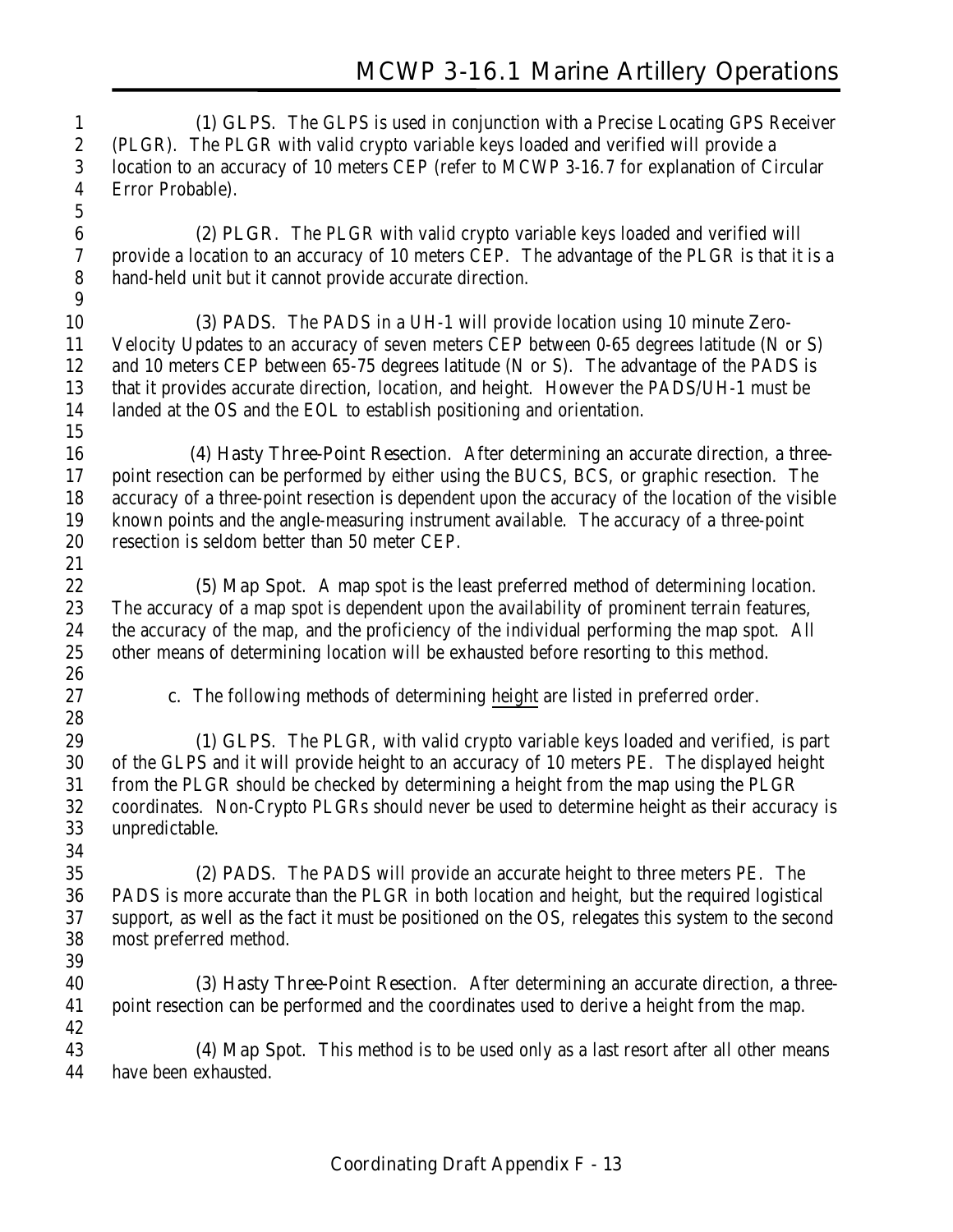#### **ARTILLERY RAID AMMUNITION REQUIREMENTS**

#### **1. Small Arms**

|  | ш |  |
|--|---|--|
|  |   |  |

| <b>DODIC</b> | <b>NOMEN</b>            | <b>ROUNDS PER WEAPON</b> |
|--------------|-------------------------|--------------------------|
| A363         | 9mm ball                | 30                       |
| A071         | 5.56 ball               | 180                      |
| A131         | 7.62 linked ball        | 400                      |
| A576         | .50 cal ball            | 200                      |
| <b>B546</b>  | 40mm HEDP               | 10                       |
| G881         | M67 Frag Grenade        | 2 per man                |
| G900         | <b>Thermite Grenade</b> | 2 per Section Chief      |
|              |                         |                          |

# 

**2. M198/LW 155 155mm Ammunition**

| <b>DODIC</b>     | <b>NOMEN</b>              | <b>ROUNDS PER HOWITZER</b> |
|------------------|---------------------------|----------------------------|
|                  |                           |                            |
| D563             | <b>Shell DPICM</b>        | 16                         |
| N286             | M577 Fuze MTSQ            | 16                         |
| N <sub>523</sub> | M82 Primer                | 16                         |
| D541/D533        | Propellant Charge (GB/WB) | 16                         |

#### 

 **3.** The above loads are provided as an example. The type and amount of small arms will be based on the security level, whereas, the type and amount of artillery ammunition will be based on lift availability, munitions effects tables, and/or attack guidance.

- 
- 
- 
- 
- 
- 

- 
- 

 



### 

#### **Figure F-1. Example Artillery Raid Ammunition Requirements**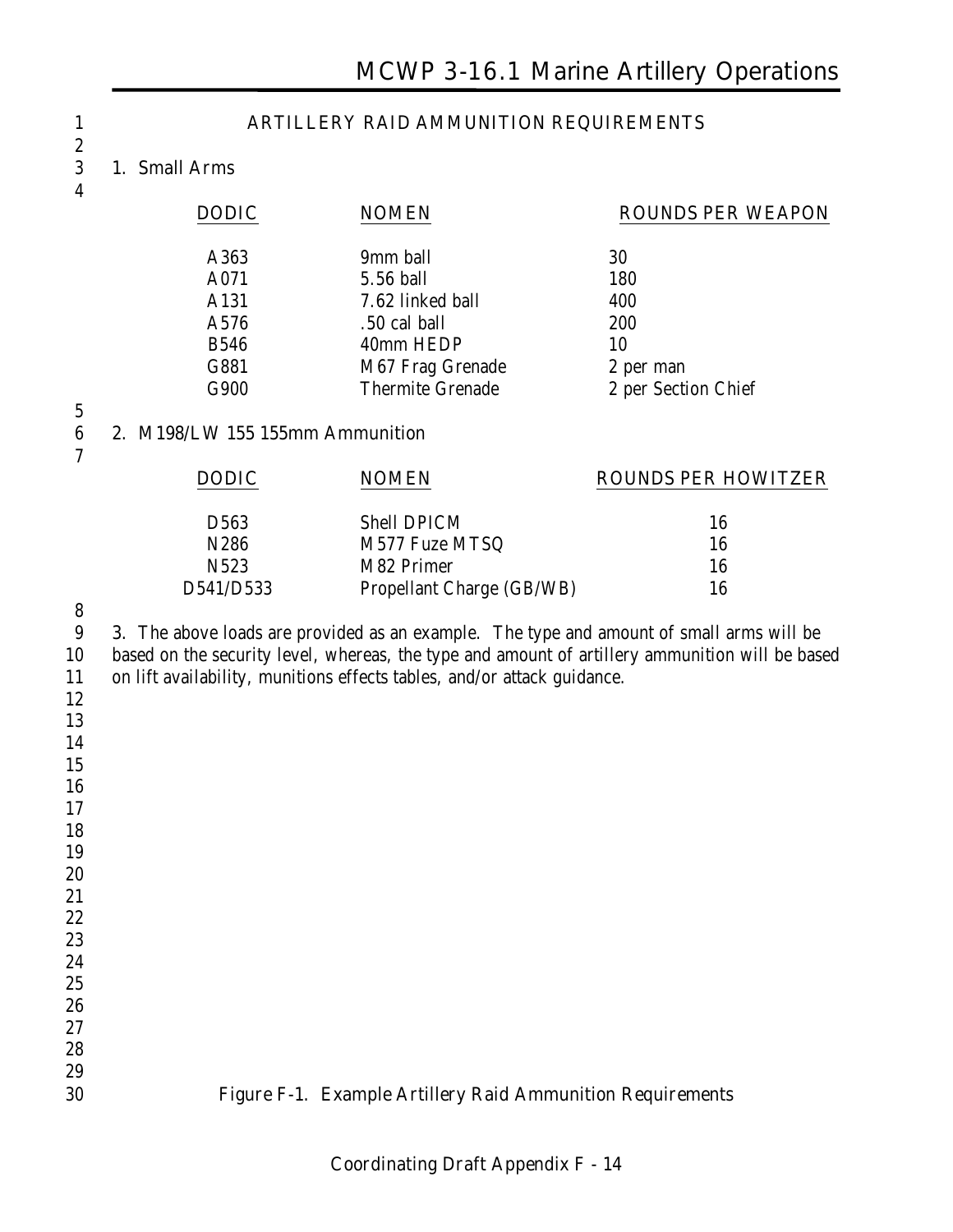| LINE #                      | <b>RANK</b>             | <b>BILLET</b>                                                                       | <b>MOS</b>   | <b>WEAPON</b>  |  |
|-----------------------------|-------------------------|-------------------------------------------------------------------------------------|--------------|----------------|--|
| $\mathbf{1}$                | 1stLt                   | XO/Plt Cmdr                                                                         | 0802         | 9mm            |  |
| $\boldsymbol{2}$            | Sgt                     | <b>RTO</b>                                                                          | 2531         | M16A2          |  |
| 3                           | Cpl/LCpl                | <b>RTO</b>                                                                          | 2531         | $M-203$        |  |
|                             |                         | 2. Support Element (same for all security levels)                                   |              |                |  |
| LINE#                       | <b>RANK</b>             | <b>BILLET</b>                                                                       | <b>MOS</b>   | <b>WEAPON</b>  |  |
| $\boldsymbol{4}$            | SSgt                    | Ops Chief                                                                           | 0848         | 9mm            |  |
| 5                           | Sgt                     | <b>Artillery Mechanic</b>                                                           |              | M16A2          |  |
| $\bf 6$                     | Cpl                     | Firecontrolman                                                                      | 0844         | M16A2          |  |
| $\boldsymbol{7}$            | Cpl                     | <b>HST</b>                                                                          | 0481         | M16A2          |  |
| $\bf 8$<br>$\boldsymbol{9}$ | LCpl                    | <b>HST</b>                                                                          | 0481         | $M-203$        |  |
|                             | HM <sub>3</sub>         | Corpsman                                                                            | 8404         | 9mm            |  |
|                             |                         |                                                                                     |              |                |  |
| 10                          | Cpl/Pvt                 | Wireman                                                                             | 2512         | M16A2          |  |
| 11<br>12                    | Sgt<br>LCpl/Pvt         | <b>Survey</b><br><b>Survey</b><br>3. Assault Element (same for all security levels) | 0843<br>0843 | M16A2<br>M16A2 |  |
|                             | <b>Gun Number - One</b> |                                                                                     |              |                |  |
|                             | <b>RANK</b>             | <b>BILLET</b>                                                                       | <b>MOS</b>   | <b>WEAPON</b>  |  |
| 13                          | SSgt/Sgt                | <b>Section Chief</b>                                                                | 0811         | 9mm            |  |
| 14                          | Cpl/Pvt                 | <b>Gun Crewman</b>                                                                  | 0811         | $M-203$        |  |
| 15                          | Cpl/Pvt                 | <b>Gun Crewman</b>                                                                  | 0811         | M16A2          |  |
| 16                          | Cpl/Pvt                 | <b>Gun Crewman</b>                                                                  | 0811         | M16A2          |  |
| 17                          | Cpl/Pvt                 | <b>Gun Crewman</b>                                                                  | 0811         | M16A2          |  |
| 18                          | Cpl/Pvt                 | <b>Gun Crewman</b>                                                                  | 0811         | M16A2          |  |
| 19                          | Cpl/Pvt                 | <b>Gun Crewman</b>                                                                  | 0811         | M16A2          |  |
| 20                          | Cpl/Pvt                 | <b>Gun Crewman</b>                                                                  | 0811         | M16A2          |  |
| LINE #<br>21                | Cpl/Pvt                 | <b>Gun Crewman</b>                                                                  | 0811         | M16A2          |  |
|                             |                         |                                                                                     |              |                |  |
|                             |                         |                                                                                     |              |                |  |
|                             |                         |                                                                                     |              |                |  |
|                             |                         |                                                                                     |              |                |  |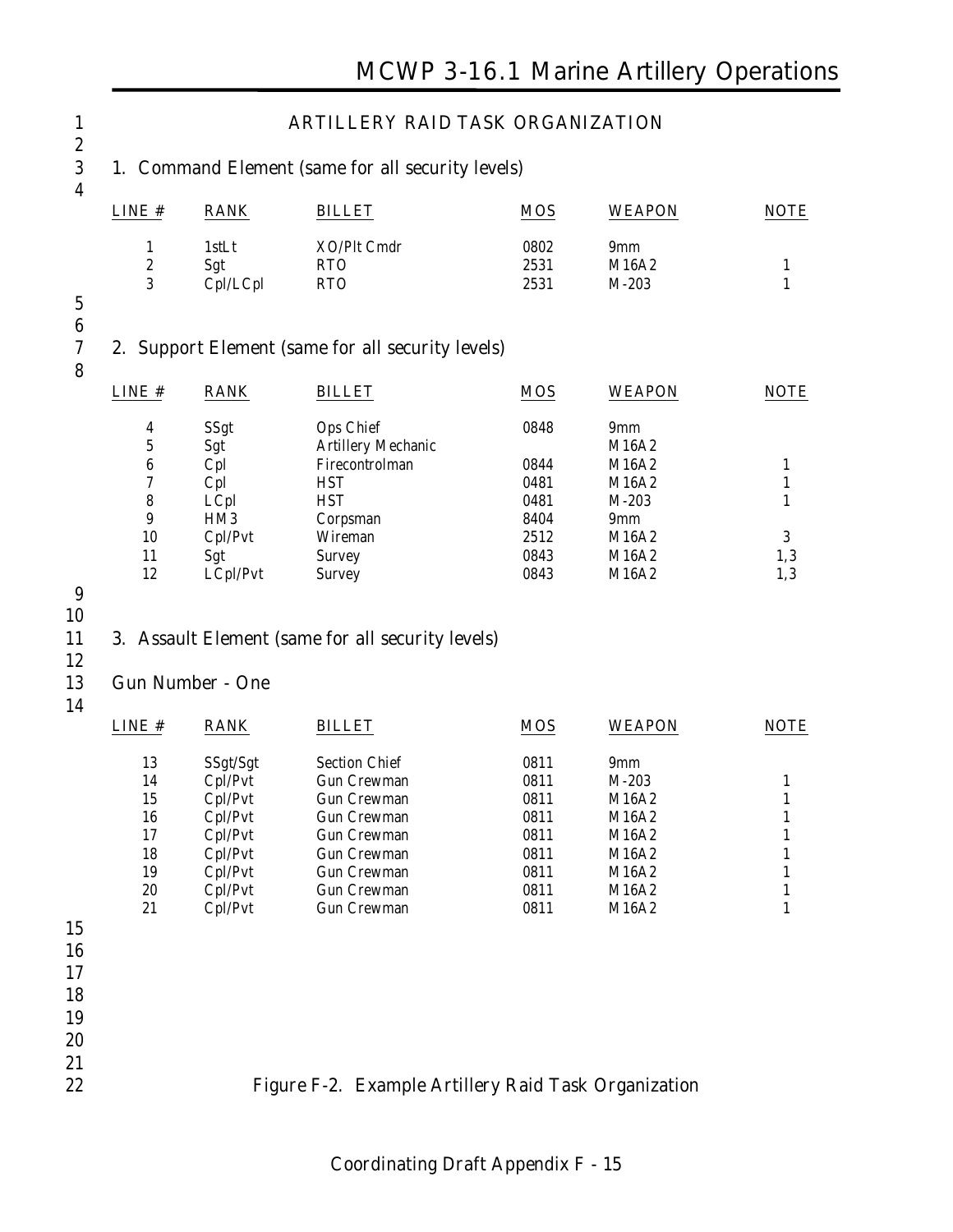#### 1 **Gun Number – Two**

| ٠<br>ë       |
|--------------|
| ۰.<br>v<br>ł |

| LINE # | <b>RANK</b>         | <b>BILLET</b>        | <b>MOS</b> | <b>WEAPON</b>   | <b>NOTE</b> |
|--------|---------------------|----------------------|------------|-----------------|-------------|
| 22     | SSgt/Sgt            | <b>Section Chief</b> | 0811       | 9 <sub>mm</sub> |             |
| 23     | Cpl/Pvt             | <b>Gun Crewman</b>   | 0811       | $M-203$         |             |
| 24     | Cpl/Pvt             | <b>Gun Crewman</b>   | 0811       | M16A2           |             |
| 25     | Cpl/Pvt             | <b>Gun Crewman</b>   | 0811       | M16A2           |             |
| 26     | Cpl/Pvt             | <b>Gun Crewman</b>   | 0811       | M16A2           |             |
| 27     | Cpl/Pvt             | <b>Gun Crewman</b>   | 0811       | M16A2           |             |
| 28     | C <sub>D</sub> /Pvt | <b>Gun Crewman</b>   | 0811       | M16A2           |             |
| 29     | Cpl/Pvt             | <b>Gun Crewman</b>   | 0811       | M16A2           |             |
| 30     | Cpl/Pvt             | Gun Crewman          | 0811       | M16A2           |             |

3

#### 4 **Gun Number – Three**

| ۰.<br>٠<br>×<br>i<br>e<br>$\overline{\phantom{a}}$ |  |
|----------------------------------------------------|--|
|                                                    |  |
|                                                    |  |

| LINE# | <b>RANK</b> | <b>BILLET</b>        | <b>MOS</b> | <b>WEAPON</b>   | <b>NOTE</b> |
|-------|-------------|----------------------|------------|-----------------|-------------|
| 31    | SSgt/Sgt    | <b>Section Chief</b> | 0811       | 9 <sub>mm</sub> |             |
| 32    | Cpl/Pvt     | <b>Gun Crewman</b>   | 0811       | $M-203$         | 1,2         |
| 33    | Cpl/Pvt     | <b>Gun Crewman</b>   | 0811       | M16A2           | 1,2         |
| 34    | Cpl/Pvt     | <b>Gun Crewman</b>   | 0811       | M16A2           | 1,2         |
| 35    | Cpl/Pvt     | <b>Gun Crewman</b>   | 0811       | M16A2           | 1,2         |
| 36    | Cpl/Pvt     | Gun Crewman          | 0811       | M16A2           | 1,2         |
| 37    | Cpl/Pvt     | <b>Gun Crewman</b>   | 0811       | M16A2           | 1,2         |
| 38    | Cpl/Pvt     | <b>Gun Crewman</b>   | 0811       | M16A2           | 1,2         |
| 39    | Cpl/Pvt     | <b>Gun Crewman</b>   | 0811       | M16A2           | $1.2\,$     |

 $\frac{6}{7}$ 

#### 7 **Gun Number – Four**

8

| LINE# | <b>RANK</b> | <b>BILLET</b>        | <b>MOS</b> | <b>WEAPON</b> | <b>NOTE</b> |
|-------|-------------|----------------------|------------|---------------|-------------|
| 40    | SSgt/Sgt    | <b>Section Chief</b> | 0811       | 9mm           |             |
| 41    | Cpl/Pvt     | <b>Gun Crewman</b>   | 0811       | $M-203$       | 1,2         |
| 42    | Cpl/Pvt     | <b>Gun Crewman</b>   | 0811       | M16A2         | 1,2         |
| 43    | Cpl/Pvt     | <b>Gun Crewman</b>   | 0811       | M16A2         | 1,2         |
| 44    | Cpl/Pvt     | <b>Gun Crewman</b>   | 0811       | M16A2         | 1,2         |
| 45    | Cpl/Pvt     | Gun Crewman          | 0811       | M16A2         | 1,2         |
| 46    | Cpl/Pvt     | <b>Gun Crewman</b>   | 0811       | M16A2         | 1,2         |
| 47    | Cpl/Pvt     | <b>Gun Crewman</b>   | 0811       | M16A2         | 1.2         |
| 48    | Cpl/Pvt     | <b>Gun Crewman</b>   | 0811       | M16A2         | 1,2         |
|       |             |                      |            |               |             |

9

- 10 11
- 12
- 13

14

15

### 16

#### 17 **Figure F-2. Example Artillery Raid Task Organization (cont).**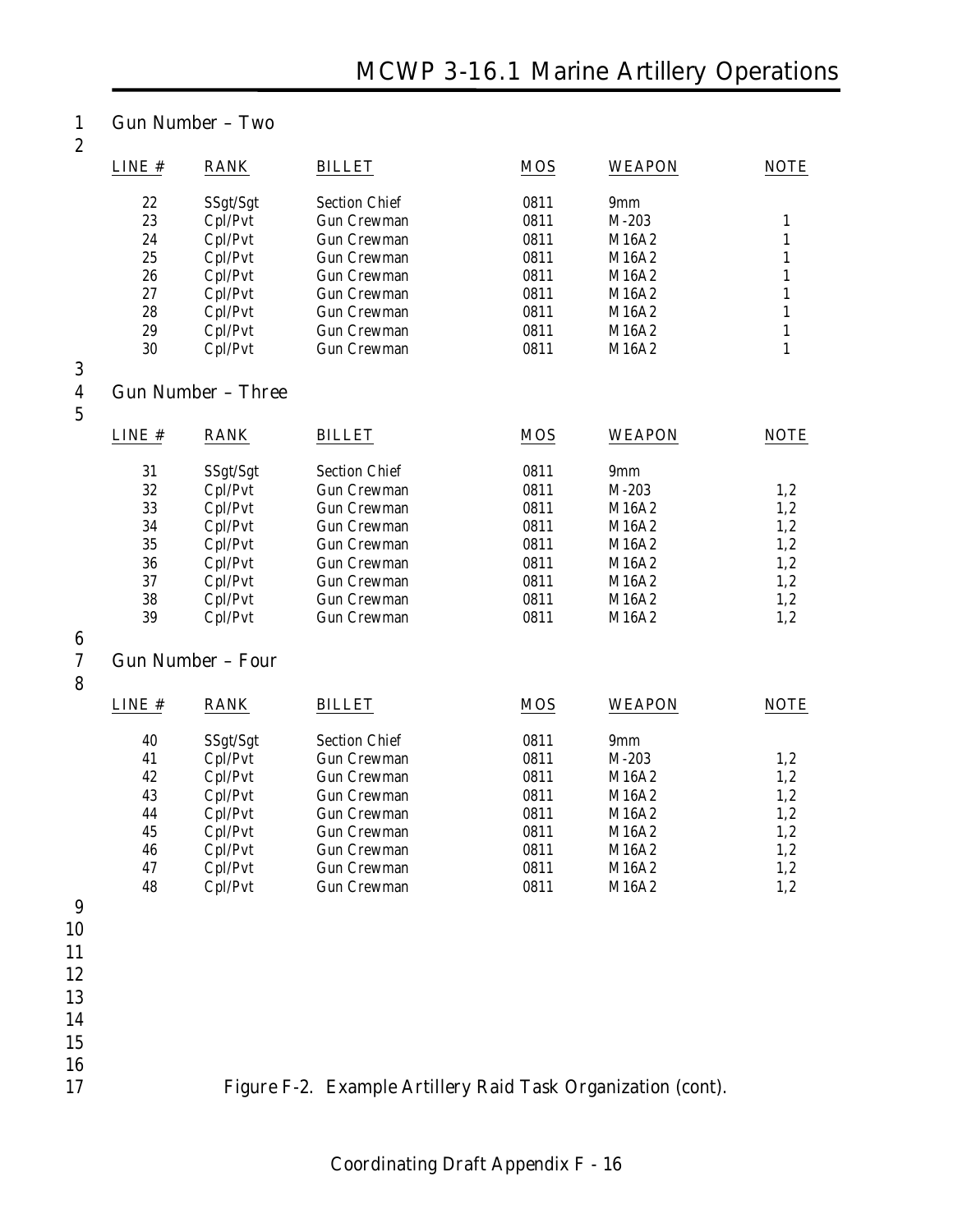#### 1 **4. Security Element**

2

#### 3 **a. Security Level I**

4

| LINE# | <b>RANK</b> | BILLET       | <b>MOS</b> | <b>WEAPON</b> | <b>NOTE</b> |
|-------|-------------|--------------|------------|---------------|-------------|
| 49    | Cpl         | M240G Tm Ldr | 0811       | M16A2         |             |
| 50    | LCpl/Pvt    | M240G Gunner | 0811       | M240G         |             |

5

6 **b. Secuity Level II**. In addition to line numbers 49 and 50, the following personnel will 7 be included:

8

| LINE # | <b>RANK</b> | <b>BILLET</b>         | <b>MOS</b> | <b>WEAPON</b>   | <b>NOTE</b> |
|--------|-------------|-----------------------|------------|-----------------|-------------|
| 51     | SSgt        | <b>Security Chief</b> | 0811       | 9 <sub>mm</sub> |             |
| 52     | Sgt         | Asst. Security Chf    | 0811       | M16A2           |             |
| 53     | Cpl         | M240G Tm Ldr          | 0811       | M16A2           |             |
| 54     | LCpl/Pvt    | M240G Gunner          | 0811       | M240G           |             |
| 55     | Cpl/Pvt     | <b>Security Man</b>   | 0811       | M16A2           |             |
| 56     | Cpl/Pvt     | <b>Security Man</b>   | 0811       | M16A2           |             |
| 57     | Cpl/Pvt     | <b>Security Man</b>   | 0811       | $M-203$         |             |
| 58     | Cpl/Pvt     | <b>Security Man</b>   | 0811       | M16A2           |             |
| 59     | Cpl/Pvt     | <b>Security Man</b>   | 0811       | M16A2           |             |
| 60     | Cpl/Pvt     | <b>Security Man</b>   | 0811       | $M-203$         |             |
| 61     | Cpl/Pvt     | <b>Security Man</b>   | 0811       | M16A2           |             |
| 62     | Cpl/Pvt     | <b>Security Man</b>   | 0811       | M16A2           |             |
|        |             |                       |            |                 |             |

9

10 **c. Security Level III**. In addition to line numbers 49 through 62, the following personnel 11 will be included:

12

| LINE # | <b>RANK</b>              | <b>BILLET</b>            | <b>MOS</b> | <b>WEAPON</b>   | <b>NOTE</b> |
|--------|--------------------------|--------------------------|------------|-----------------|-------------|
| 63     | 1 <sup>st</sup> Lt/2ndLt | <b>OIC</b> Security      | 0802       | 9 <sub>mm</sub> |             |
| 64     | Sgt                      | <b>Asst Security Chf</b> | 0811       | M16A2           |             |
| 65     | Sgt                      | M-2 Tm Ldr               | 0811       | M16A2           |             |
| 66     | Cpl                      | M-2 Gunner               | 0811       | $M-2/9$ mm      |             |
| 67     | Cpl/Pvt                  | M-2 Asst. Gunner         | 0811       | M16A2           |             |
| 68     | Cpl/Pvt                  | M-2 Ammo Man             | 0811       | M16A2           |             |
| 69     | Cpl/Pvt                  | <b>Security Man</b>      | 0811       | M16A2           |             |
| 70     | Cpl/Pvt                  | <b>Security Man</b>      | 0811       | $M-203$         |             |
| 71     | Cpl/Pvt                  | <b>Security Man</b>      | 0811       | M16A2           |             |
| 72     | Cpl/Pvt                  | <b>Security Man</b>      | 0811       | M16A2           |             |
|        |                          |                          |            |                 |             |

13

- 14 **Notes:** 1. May act as part of Security Element
- 15 2. Will not participate in raid unless more than two howitzers are required.
- 16 3. As required
- 17
- 18
- 19
- 

#### 20 **Figure F-2. Example Artillery Raid Task Organization (cont).**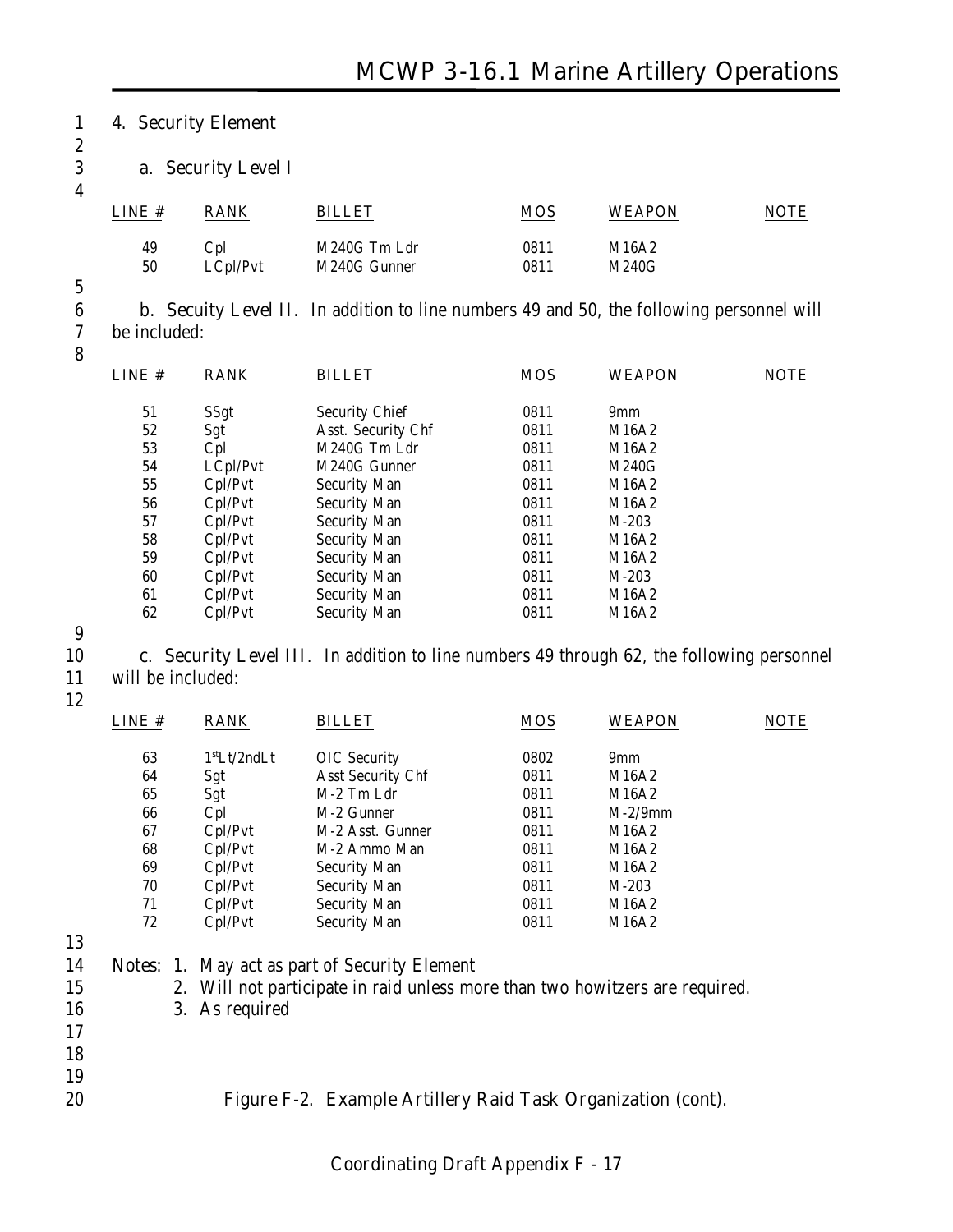|                                |                                                                                      |                              |                   | HELICOPTER LIFT REQUIREMENT MATRIX |                                      |        |
|--------------------------------|--------------------------------------------------------------------------------------|------------------------------|-------------------|------------------------------------|--------------------------------------|--------|
| <b>HOWITZERS</b>               | <b>SECURITY LEVEL</b>                                                                | <b>CH-46E</b>                | <b>CH-53E</b>     | $UH-1N$                            | $AH-1W$                              | $V-22$ |
| 1 M198                         | $\bf{I}$                                                                             | $\boldsymbol{2}$             | $\mathbf{1}$      | $\mathbf{1}$                       | $\boldsymbol{2}$                     |        |
|                                | $\mathbf{I}$<br>III                                                                  | 3<br>4                       | $\mathbf{1}$<br>1 | $\mathbf{1}$<br>$\mathbf{1}$       | $\boldsymbol{2}$<br>$\boldsymbol{2}$ |        |
| 2 M198                         | $\mathbf I$                                                                          | $\boldsymbol{2}$             | $\boldsymbol{2}$  | 1                                  | 2                                    |        |
|                                | $\mathbf{I}$                                                                         | $\sqrt{3}$                   | $\boldsymbol{2}$  | $\mathbf{1}$                       | $\boldsymbol{2}$                     |        |
|                                | III                                                                                  | 3                            | $\overline{c}$    | $\mathbf{1}$                       | $\boldsymbol{2}$                     |        |
| 3 M198                         | $\bf{I}$                                                                             | $\sqrt{3}$                   | $\sqrt{3}$        | $\mathbf{1}$                       | 2                                    |        |
|                                | $\mathbf{I}$<br>III                                                                  | 3<br>$\overline{\mathbf{4}}$ | 3<br>3            | $\mathbf{1}$<br>$\mathbf{1}$       | $\boldsymbol{2}$<br>$\boldsymbol{2}$ |        |
|                                |                                                                                      |                              |                   |                                    |                                      |        |
| 4 M198                         | I                                                                                    | 3                            | 4                 | $\mathbf{1}$                       | $\boldsymbol{2}$                     |        |
|                                | $\mathbf{I}$<br>III                                                                  | $\boldsymbol{4}$<br>4        | 4<br>4            | $\mathbf{1}$<br>$\mathbf{1}$       | $\boldsymbol{2}$<br>$\boldsymbol{2}$ |        |
| required basis.<br>the LW 155. | NOTE: The CH-53D and V-22 may be utilized in place of the CH-53E when operating with |                              |                   |                                    |                                      |        |
|                                |                                                                                      |                              |                   |                                    |                                      |        |
|                                |                                                                                      |                              |                   |                                    |                                      |        |
|                                |                                                                                      |                              |                   |                                    |                                      |        |
|                                |                                                                                      |                              |                   |                                    |                                      |        |
|                                |                                                                                      |                              |                   |                                    |                                      |        |
|                                |                                                                                      |                              |                   |                                    |                                      |        |
|                                |                                                                                      |                              |                   |                                    |                                      |        |
|                                |                                                                                      |                              |                   |                                    |                                      |        |
|                                |                                                                                      |                              |                   |                                    |                                      |        |
|                                |                                                                                      |                              |                   |                                    |                                      |        |
|                                |                                                                                      |                              |                   |                                    |                                      |        |
|                                |                                                                                      |                              |                   |                                    |                                      |        |
|                                |                                                                                      |                              |                   |                                    |                                      |        |
|                                |                                                                                      |                              |                   |                                    |                                      |        |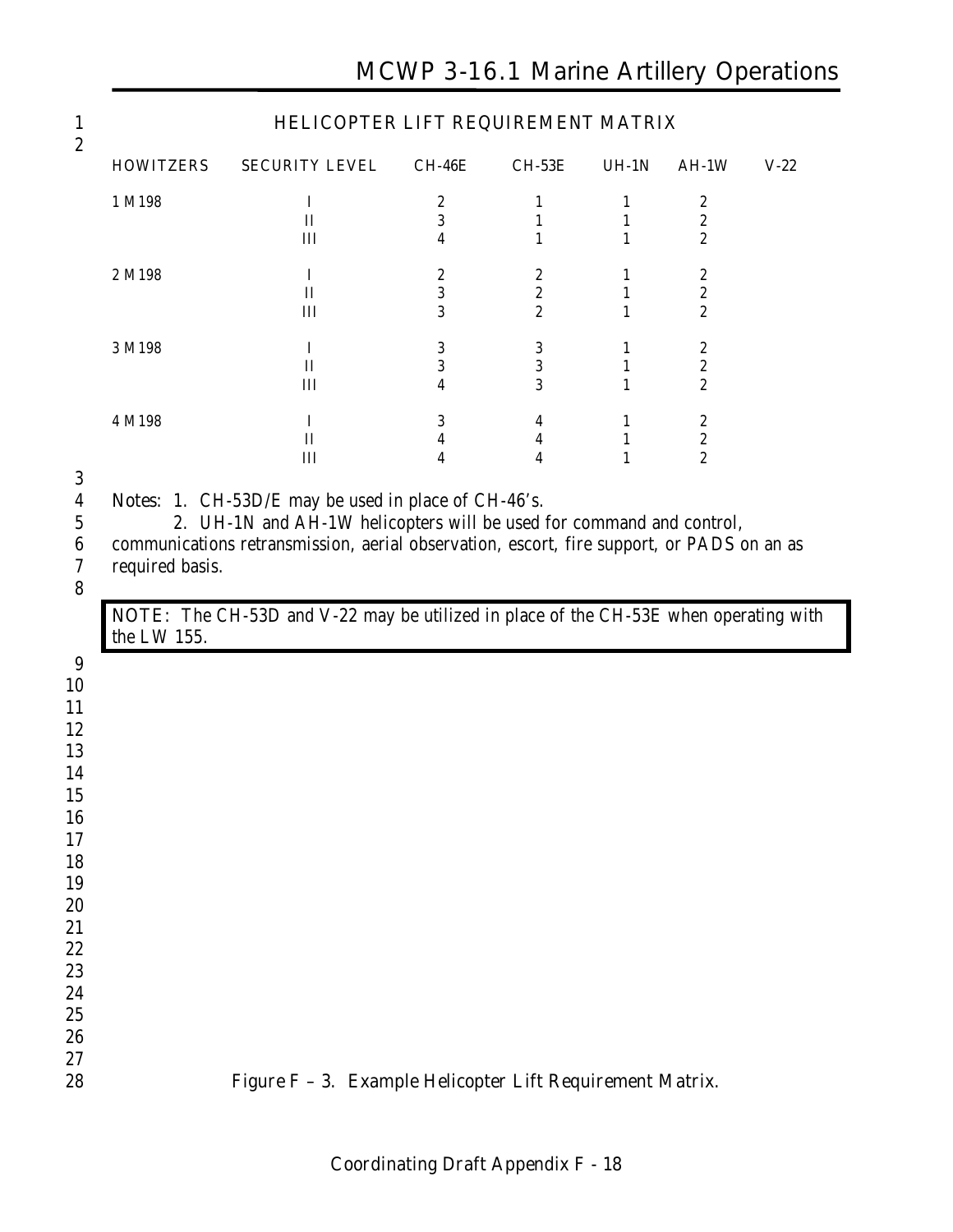#### 1 **HELICOPTER WAVE AND SERIAL ASSIGNMENT TABLE**

 **1. General**. The following tables provide helicopter embarkation guidance for personnel, howitzers, and ammunition in support of helicopterborne artillery raids. The wave number describes the order of arrival in zone, and the helo number indicates the number of the helicopter the howitzer/ammunition/personnel will embark on. This the remarks column describes the duty of the embarked elements. This table is intended as an initial planning guide with exact assignments depending on mission and threat.

9

#### 10 **2. Two Howitzers, Security Level I**

| LINE#     | <b>ELEMENT</b>  | WAVE # | <b>HELO#</b>          | <b>REMARKS</b>                     |
|-----------|-----------------|--------|-----------------------|------------------------------------|
| $1-3$     | Command         |        |                       | <b>Advance Party</b>               |
| $4 - 12$  | <b>Support</b>  |        |                       | <b>Advance Party</b>               |
| 49-50     | <b>Security</b> |        |                       | <b>Advance Party</b>               |
| $13 - 21$ | Assault         |        | $\mathbf{2}^{\prime}$ | Gun Crew, Ammo Pallet(s), Howitzer |
| $22 - 30$ | Assault         |        | 3                     | Gun Crew, Ammo Pallet(s), Howitzer |

12

#### 13 **3. Two Howitzers, Security Level II**

14

| LINE#     | <b>FI EMENT</b> | <b>WAVE</b> # | <b>HELO#</b> | <b>REMARKS</b>                     |
|-----------|-----------------|---------------|--------------|------------------------------------|
| 49-62     | <b>Security</b> |               |              | <b>Secures Position</b>            |
| $1-3$     | Command         |               |              | <b>Advance Party</b>               |
| $4 - 12$  | Support         |               |              | <b>Advance Party</b>               |
| $13 - 21$ | Assault         | 2             | 3            | Gun Crew, Ammo Pallet(s), Howitzer |
| $22 - 30$ | Assault         | 9.            | 4            | Gun Crew, Ammo Pallet(s), Howitzer |
|           |                 |               |              |                                    |

15

#### 16 **4. Two Howitzers, Security Level III**

17

|    | LINE#     | <b>ELEMENT</b>  | WAVE #           | HELO #         | <b>REMARKS</b>                     |
|----|-----------|-----------------|------------------|----------------|------------------------------------|
|    | $1-3$     | Command         |                  | 1              | <b>Advance Party</b>               |
|    | 49-62     | <b>Security</b> |                  | 1              | <b>Secures Position</b>            |
|    | $4-12$    | <b>Support</b>  |                  | 2              | <b>Advance Party</b>               |
|    | 63-72     | <b>Security</b> |                  | 3              | <b>Secures Position</b>            |
|    | $13 - 21$ | <b>Assault</b>  | 2                | 4              | Gun Crew, Ammo Pallet(s), Howitzer |
|    | $22 - 30$ | <b>Assault</b>  | $\boldsymbol{2}$ | $\overline{5}$ | Gun Crew, Ammo Pallet(s), Howitzer |
| 18 |           |                 |                  |                |                                    |
| 19 |           |                 |                  |                |                                    |
| 20 |           |                 |                  |                |                                    |
| 21 |           |                 |                  |                |                                    |
|    |           |                 |                  |                |                                    |
| 22 |           |                 |                  |                |                                    |
| 23 |           |                 |                  |                |                                    |
| 24 |           |                 |                  |                |                                    |
| 25 |           |                 |                  |                |                                    |



#### 26 **Figure F-4. Example Helicopter Wave and Serial Assignment Table.**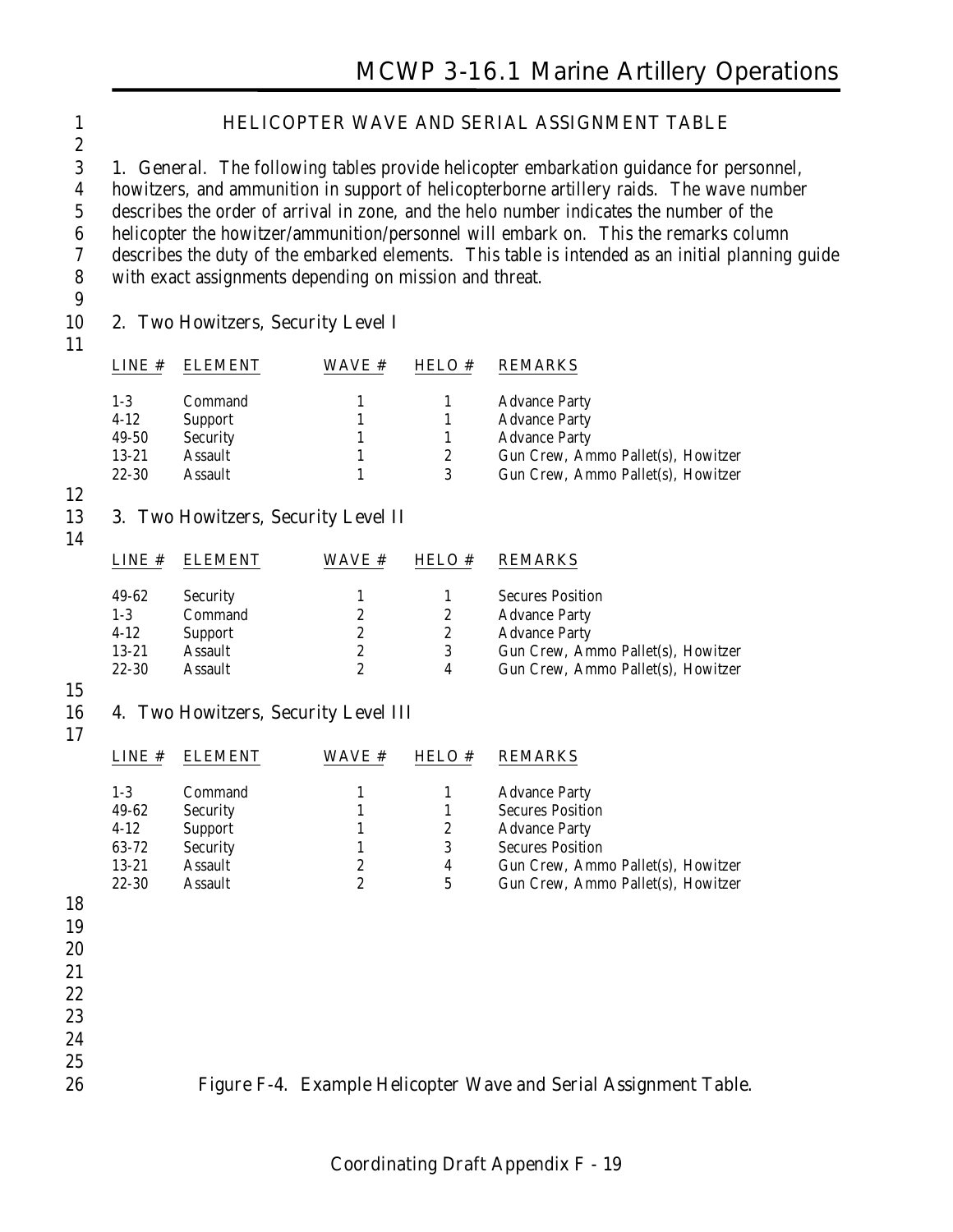#### 1 **5. Three Howitzers, Security Level I** 2

| LINE#     | <b>ELEMENT</b>  | <b>WAVE</b> # | HELO # | <b>REMARKS</b>                     |
|-----------|-----------------|---------------|--------|------------------------------------|
| $1-3$     | Command         |               |        | <b>Advance Party</b>               |
| $4 - 12$  | <b>Support</b>  |               |        | <b>Advance Party</b>               |
| 49-50     | <b>Security</b> |               |        | <b>Advance Party</b>               |
| $13 - 21$ | <b>Assault</b>  | 2             | 2      | Gun Crew, Ammo Pallet(s), Howitzer |
| $22 - 30$ | <b>Assault</b>  | 2             | 3      | Gun Crew, Ammo Pallet(s), Howitzer |
| $31 - 39$ | Assault         |               | 4      | Gun Crew, Ammo Pallet(s), Howitzer |
|           |                 |               |        |                                    |

 $\frac{3}{4}$ 

#### 4 **6. Three Howitzers, Security Level II**

| ۰.          |
|-------------|
| ٠<br>×      |
| í<br>v<br>× |

| $I$ . INE $#$ | <b>ELEMENT</b>  | WAVE # | <b>HELO#</b> | <b>REMARKS</b>                     |
|---------------|-----------------|--------|--------------|------------------------------------|
| $1 - 3$       | Command         |        |              | <b>Advance Party</b>               |
| 49-62         | <b>Security</b> |        |              | <b>Secures Position</b>            |
| $4 - 12$      | Support         |        | 2            | <b>Advance Party</b>               |
| $13 - 21$     | Assault         | 2      | 3            | Gun Crew, Ammo Pallet(s), Howitzer |
| $22 - 30$     | Assault         | 2      | 4            | Gun Crew, Ammo Pallet(s), Howitzer |
| $31 - 39$     | Assault         |        | 5            | Gun Crew, Ammo Pallet(s), Howitzer |

 $\frac{6}{7}$ 

#### 7 **7. Three Howitzers, Security Level III**

8

| LINE#     | <b>ELEMENT</b>  | WAVE # | HELO # | <b>REMARKS</b>                     |
|-----------|-----------------|--------|--------|------------------------------------|
|           |                 |        |        |                                    |
| 49-62     | <b>Security</b> |        |        | <b>Secures Position</b>            |
| $1-3$     | Command         |        | 2      | <b>Advance Party</b>               |
| $4-12$    | <b>Support</b>  |        | 2      | <b>Advance Party</b>               |
| 63-72     | <b>Security</b> |        | 3      | <b>Secures Position</b>            |
| $13 - 21$ | Assault         |        | 4      | Gun Crew, Ammo Pallet(s), Howitzer |
| $22 - 30$ | Assault         | 2      | 5      | Gun Crew, Ammo Pallet(s), Howitzer |
| $31 - 39$ | <b>Assault</b>  | 9      | 6      | Gun Crew, Ammo Pallet(s), Howitzer |

|  | 01-09 Assault |                                        |
|--|---------------|----------------------------------------|
|  |               |                                        |
|  |               | 10 8. Four Howitzers, Security Level I |
|  |               |                                        |

| LINE#     |                | <b>WAVE</b> # | <b>HELO#</b> | <b>REMARKS</b>                      |
|-----------|----------------|---------------|--------------|-------------------------------------|
| $1 - 3$   | Command        |               |              | <b>Advance Party</b>                |
| $4-12$    | <b>Support</b> |               |              | <b>Advance Party</b>                |
| 49-50     | Security       |               |              | <b>Advance Party</b>                |
| $13 - 21$ | Assault        | 2             | 2            | Gun Crew, Ammo Pallet(s), Howitzer* |
| $22 - 30$ | <b>Assault</b> | 2             | 3            | Gun Crew, Ammo Pallet(s), Howitzer* |
| $31 - 39$ | Assault        | 2             | 4            | Gun Crew, Ammo Pallet(s), Howitzer* |
| $40 - 48$ | <b>Assault</b> | 2             | 5            | Gun Crew, Ammo Pallet(s), Howitzer* |
|           |                |               |              |                                     |
|           |                |               |              |                                     |
|           |                |               |              |                                     |
|           |                |               |              |                                     |

- 12 13
- 14
- $\frac{15}{16}$

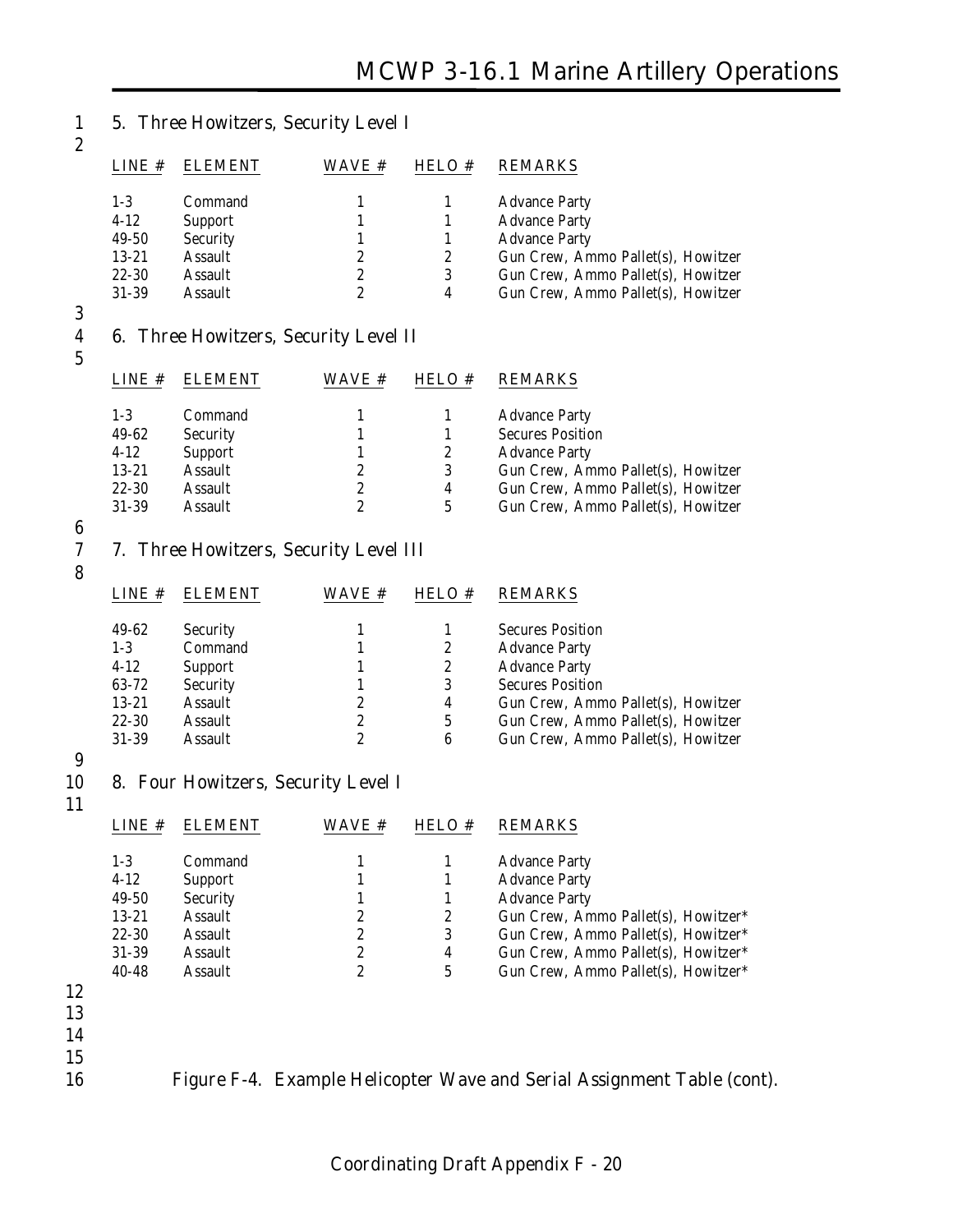#### 1 **9. Four Howitzers, Security Level II**

| LINE#     | <b>ELEMENT</b>  | <b>WAVE</b> # | HELO # | <b>REMARKS</b>                      |
|-----------|-----------------|---------------|--------|-------------------------------------|
| 49-62     | <b>Security</b> |               |        | <b>Secures Position</b>             |
| $1-3$     | Command         |               | 2      | <b>Advance Party</b>                |
| $4-12$    | <b>Support</b>  |               | 2      | <b>Advance Party</b>                |
| $13 - 21$ | Assault         | 2             | 3      | Gun Crew, Ammo Pallet(s), Howitzer* |
| $22 - 30$ | Assault         | 2             | 4      | Gun Crew, Ammo Pallet(s), Howitzer* |
| $31 - 39$ | Assault         | 2             | 5      | Gun Crew, Ammo Pallet(s), Howitzer* |
| $40 - 48$ | Assault         | 2             | 6      | Gun Crew, Ammo Pallet(s), Howitzer* |

#### 3

5

2

#### 4 **10. Four Howitzers, Security Level III**

| LINE#     | <b>ELEMENT</b>  | WAVE # | HELO # | <b>REMARKS</b>                      |
|-----------|-----------------|--------|--------|-------------------------------------|
| $1-3$     | Command         |        |        | <b>Advance Party</b>                |
| 49-62     | <b>Security</b> |        |        | <b>Secures Position</b>             |
| $4 - 12$  | Support         |        | 2      | <b>Advance Party</b>                |
| 63-72     | <b>Security</b> |        | 2      | <b>Secures Position</b>             |
| $13 - 21$ | <b>Assault</b>  | 2      | 3      | Gun Crew, Ammo Pallet(s), Howitzer* |
| $22 - 30$ | <b>Assault</b>  | 2      | 4      | Gun Crew, Ammo Pallet(s), Howitzer* |
| $31 - 39$ | <b>Assault</b>  | 2      | 5      | Gun Crew, Ammo Pallet(s), Howitzer* |
| $40 - 48$ | Assault         | 2      | 6      | Gun Crew, Ammo Pallet(s), Howitzer* |

# $\frac{6}{7}$

<sup>\*</sup> It may be necessary to divide this wave into two separate waves if the LZ does not support the simultaneous insertion of four howitzers.

the simultaneous insertion of four howitzers.

9

**NOTE:** The Gun Crew may act as the security element to alleviate the number of personnel as well as air support necessary for the mission. In this instance there will be an overlap between line numbers and Figure F-4 will require adjustment.

| $\sim$ $\sim$ |                                                                         |
|---------------|-------------------------------------------------------------------------|
| 11            |                                                                         |
| 12            |                                                                         |
| 13            |                                                                         |
| 14            |                                                                         |
| 15            |                                                                         |
| 16            |                                                                         |
| 17            |                                                                         |
| 18            |                                                                         |
| 19            |                                                                         |
| 20            |                                                                         |
| 21            |                                                                         |
| 22            |                                                                         |
| 23            |                                                                         |
| 24            |                                                                         |
| 25            | Figure F-4. Example Helicopter Wave and Serial Assignment Table (cont). |
|               |                                                                         |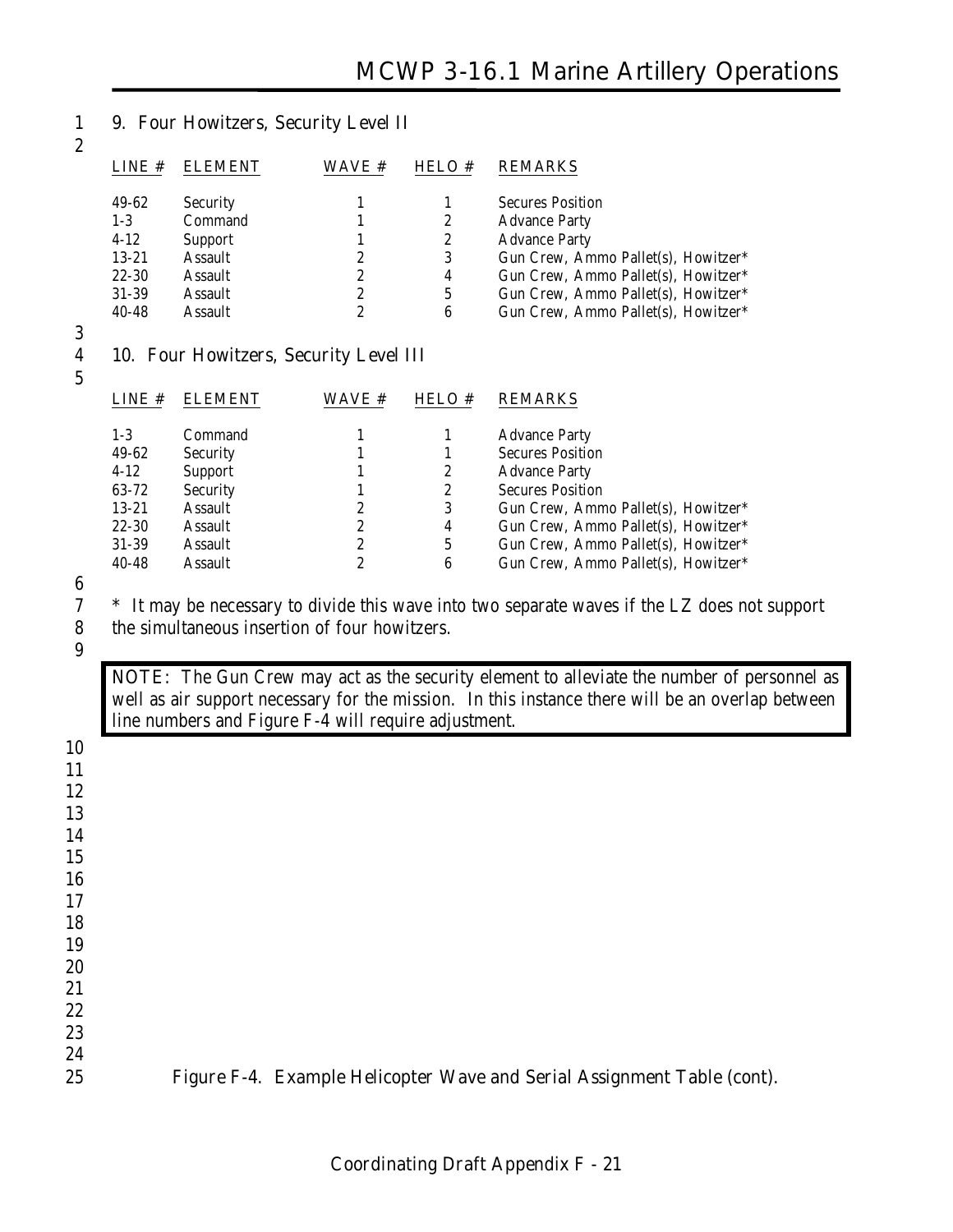# **MCWP 3-16.1 Marine Artillery Operations**

| × |               |  |
|---|---------------|--|
|   | ٠<br>۰.<br>۰. |  |

#### **ARTILLERY RAID EXECUTION CHECKLIST**

| $\#$                    | <b>EVENT/SITUATION</b>                 | RPT | NET | <b>FROM</b> | <b>TO</b> | <b>CODEWORD</b> | <b>PLANNED</b><br><b>TIMELINE</b> | <b>ACTUAL</b><br><b>TIMELINE</b> | <b>REMARKS</b> |
|-------------------------|----------------------------------------|-----|-----|-------------|-----------|-----------------|-----------------------------------|----------------------------------|----------------|
|                         |                                        |     |     |             |           |                 |                                   |                                  |                |
|                         | HELO'S LAUNCHED                        |     |     |             |           |                 |                                   |                                  |                |
| $\mathbf{1}$            |                                        |     |     |             |           |                 |                                   |                                  |                |
| $\sqrt{2}$              | ADVANCE PARTY IN LZ                    |     |     |             |           |                 |                                   |                                  |                |
| 3                       | <b>LZ SECURED</b>                      |     |     |             |           |                 |                                   |                                  |                |
| $\overline{\mathbf{4}}$ | HOWITZERS IN LZ                        |     |     |             |           |                 |                                   |                                  |                |
| $\mathbf 5$             | <b>FIRE CAPABLE</b>                    |     |     |             |           |                 |                                   |                                  |                |
| $6\phantom{1}$          | <b>FIRE MISSION</b><br><b>COMPLETE</b> |     |     |             |           |                 |                                   |                                  |                |
| $\overline{7}$          | <b>EMERGENCY EXTRACT</b>               |     |     |             |           |                 |                                   |                                  |                |
| $\bf 8$                 | <b>MEDEVAC</b>                         |     |     |             |           |                 |                                   |                                  |                |
| 9                       | FORCE READY FOR<br><b>EXTRACTION</b>   |     |     |             |           |                 |                                   |                                  |                |
| 10                      | <b>ALL FORCES</b><br><b>EXTRACTED</b>  |     |     |             |           |                 |                                   |                                  |                |
| 11                      | <b>ALL FORCES</b><br><b>RECOVERED</b>  |     |     |             |           |                 |                                   |                                  |                |
| 12                      | <b>ABORT</b>                           |     |     |             |           |                 |                                   |                                  |                |
| 13                      | <b>USING ALTERNATE</b><br>LZ/FP        |     |     |             |           |                 |                                   |                                  |                |
| 14                      | <b>ENEMY CONTACT</b>                   |     |     |             |           |                 |                                   |                                  |                |
| 15                      |                                        |     |     |             |           |                 |                                   |                                  |                |
| 16                      |                                        |     |     |             |           |                 |                                   |                                  |                |
| 17                      |                                        |     |     |             |           |                 |                                   |                                  |                |
| 18                      |                                        |     |     |             |           |                 |                                   |                                  |                |
| 19                      |                                        |     |     |             |           |                 |                                   |                                  |                |
| $20\,$                  |                                        |     |     |             |           |                 |                                   |                                  |                |



**Figure F-5. Example Artillery Raid Execution Checklist.**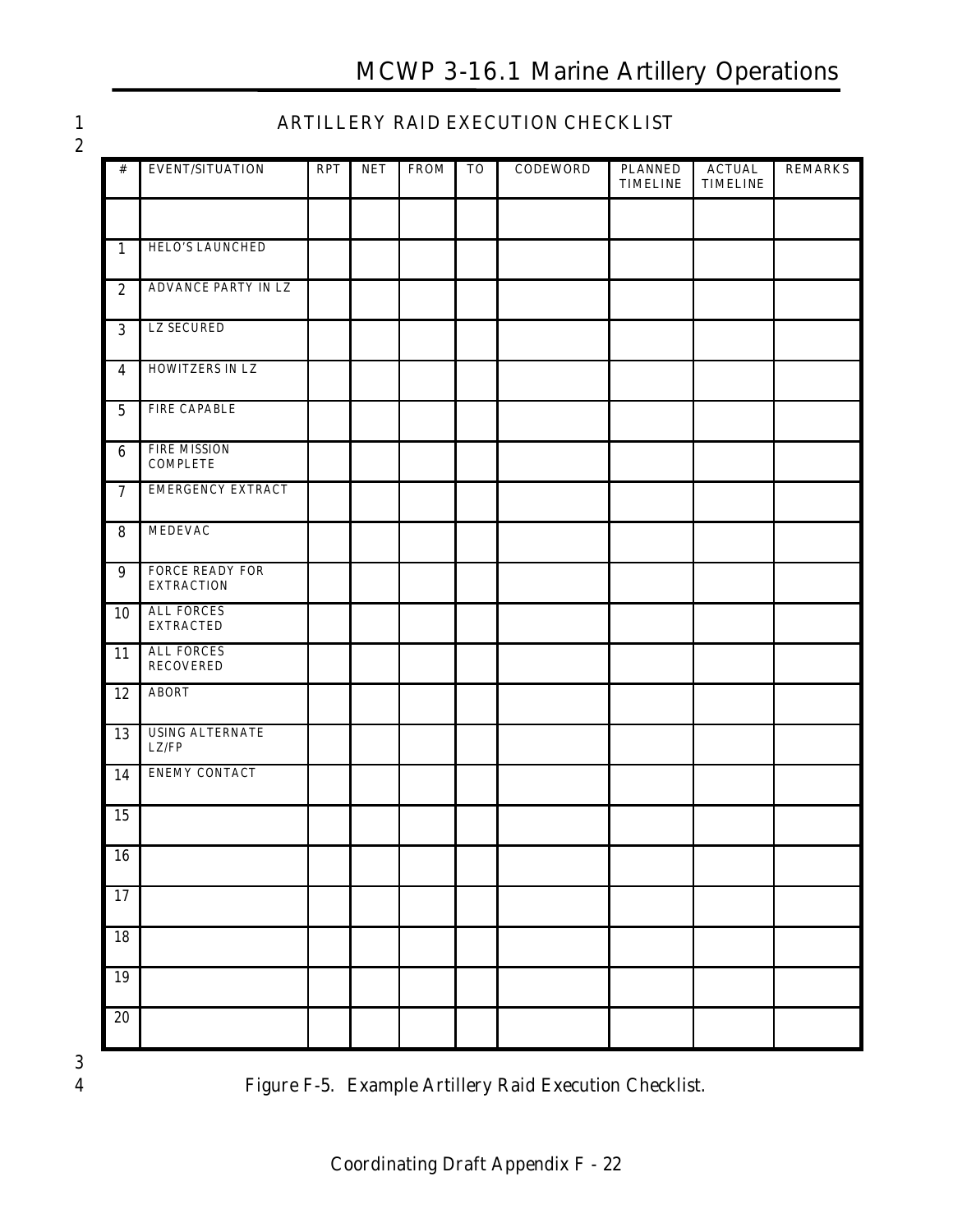### 1 **HELICOPTER LANDING ZONE (HLZ) BRIEF**

| <b>LINE</b>             | <b>INFORMATION</b>                     | <b>REMARKS</b>                                                              |
|-------------------------|----------------------------------------|-----------------------------------------------------------------------------|
| $\mathbf{1}$            | <b>MISSION NUMBER</b>                  |                                                                             |
| $\overline{2}$          | <b>LOCATION (COOR/RAD/DME)</b>         |                                                                             |
| $\overline{3}$          | <b>UNIT CALLSIGN</b>                   |                                                                             |
| $\overline{\mathbf{4}}$ | <b>FREQUENCY</b>                       |                                                                             |
|                         |                                        | $SEC \text{ UHF} \underline{\hspace{2cm} /FM} \underline{\hspace{2cm} /FM}$ |
| $\overline{5}$          | <b>LZ MARKING</b>                      |                                                                             |
| $\boldsymbol{6}$        | WIND DIRECTION/VELOCITY                |                                                                             |
| $\overline{7}$          | <b>ELEVATION/SIZE</b>                  |                                                                             |
| $\overline{8}$          | <b>OBSTACLES</b>                       |                                                                             |
| $\boldsymbol{9}$        | FRIENDLY POSITION (DIRECTION/DISTANCE) |                                                                             |
| 10                      | ENEMY POSITION (DIRECTION/DISTANCE)    |                                                                             |
| $\overline{11}$         | LAST FIRE RECEIVED (TIME/TYPE)         |                                                                             |
| 12                      | <b>DIRECTION OF FIRE/DISTANCE</b>      |                                                                             |
| 13                      | CLEARANCE TO FIRE (DIRECTION/DISTANCE) |                                                                             |
| 14                      | APPROACH/RETIREMENT (RECOMMENDED)      |                                                                             |
| 15                      | PERSONNEL/EQUIPMENT                    |                                                                             |
| 16                      | <b>OTHER</b>                           |                                                                             |

12 **Figure F-6. Helicopter Landing Zone (HLZ) Brief.**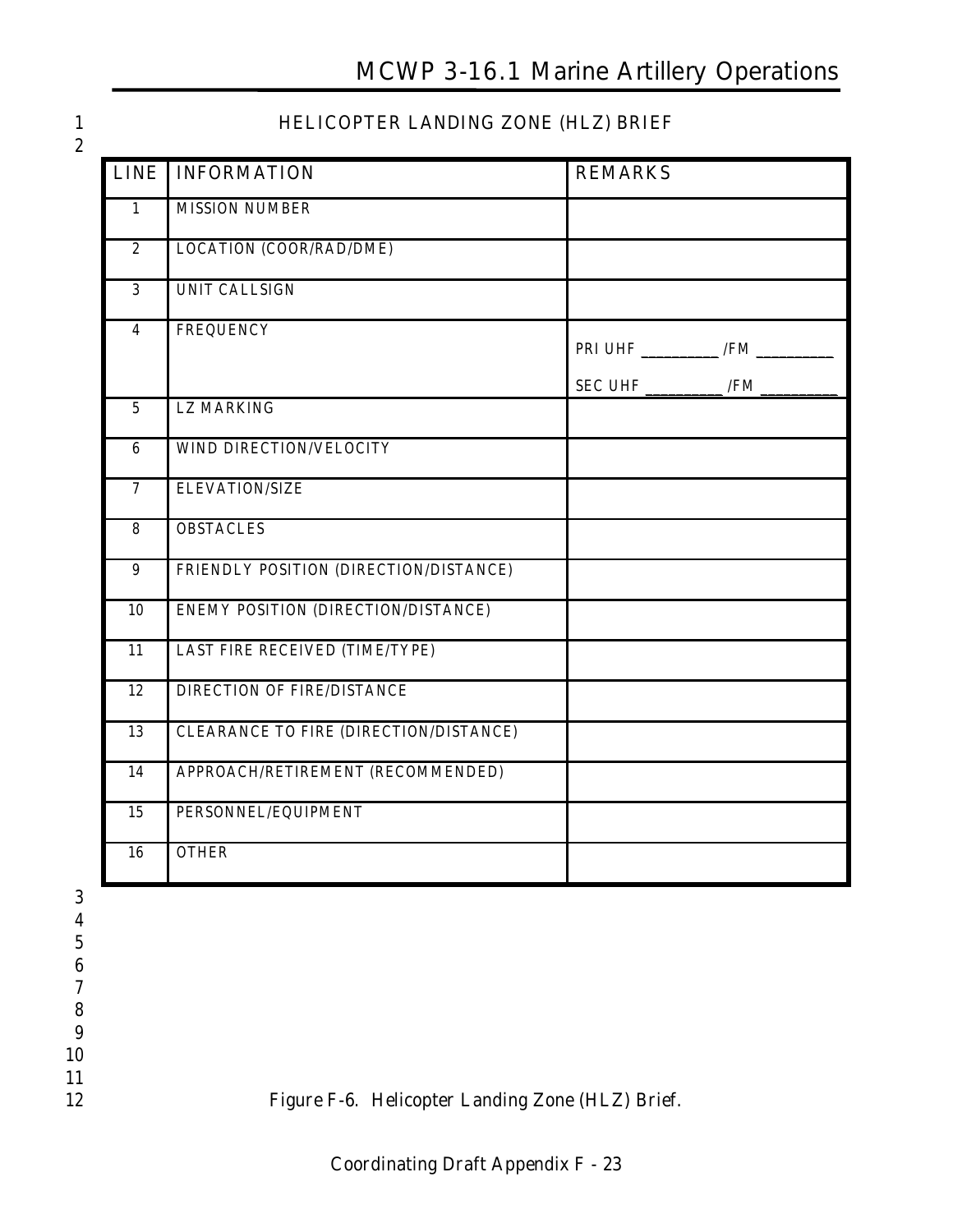| $\mathbf{1}$          |                   | PLANNING CONSIDERATIONS CHECKLIST                             |  |
|-----------------------|-------------------|---------------------------------------------------------------|--|
| $\boldsymbol{2}$      |                   |                                                               |  |
| 3<br>$\boldsymbol{4}$ |                   | 1. ACCURATE TARGET LOCATION                                   |  |
| $\overline{5}$        | □                 | Source                                                        |  |
| $\boldsymbol{6}$      | ❏                 | Accuracy                                                      |  |
| $\boldsymbol{7}$<br>8 | □                 | Observer                                                      |  |
| 9                     |                   | 2. ACCURATE BATTERY LOCATION                                  |  |
| 10                    |                   |                                                               |  |
| 11                    |                   | 3. METEOROLOGICAL INFORMATION                                 |  |
| 12<br>13              |                   | 4. WEAPONS AND AMMUNITION DATA                                |  |
| 14                    |                   |                                                               |  |
| 15                    |                   | 5. COMPUTATIONAL PROCEDURES                                   |  |
| 16                    |                   |                                                               |  |
| 17<br>18              | <b>6. WEATHER</b> |                                                               |  |
| 19                    | $\Box$            | <b>ASTRO</b>                                                  |  |
| 20                    | $\Box$            | Illumination                                                  |  |
| 21                    |                   |                                                               |  |
| 22<br>23              | 7. TERRAIN        |                                                               |  |
| 24                    | $\Box$            | Soil                                                          |  |
| 25                    | $\Box$            | Vegetation (Firing Point and Target)                          |  |
| 26<br>27              |                   | 8. ENEMY CAPABILITIES                                         |  |
| 28                    |                   |                                                               |  |
| 29                    | □                 | <b>Counter Fire</b>                                           |  |
| 30                    | □                 | <b>AAAM</b>                                                   |  |
| 31<br>32              | □<br>$\Box$       | EW<br><b>Reaction Force</b>                                   |  |
| 33                    |                   |                                                               |  |
| 34                    | 9. TARGET         |                                                               |  |
| 35<br>36              |                   |                                                               |  |
| 37                    | ❏<br>$\Box$       | <b>Dimensions</b><br>Composition                              |  |
| 38                    | □                 | Posture                                                       |  |
| 39                    |                   |                                                               |  |
| 40<br>41              |                   | 10. INDIGIOUNES POPULATION                                    |  |
| 42                    | □                 | <b>Proximity to Firing Point</b>                              |  |
| 43                    | $\Box$            | Proximity to Target                                           |  |
| 44<br>45              |                   |                                                               |  |
| 46                    | 11. IMAGERY       |                                                               |  |
| 47                    | $\Box$            | Photos                                                        |  |
| 48                    | ❏                 | Tamp/Togo                                                     |  |
| 49                    | $\Box$            | <b>Autocads</b>                                               |  |
| 50                    |                   |                                                               |  |
| 51                    |                   | <b>Figure F-7. Example Planning Considerations Checklist.</b> |  |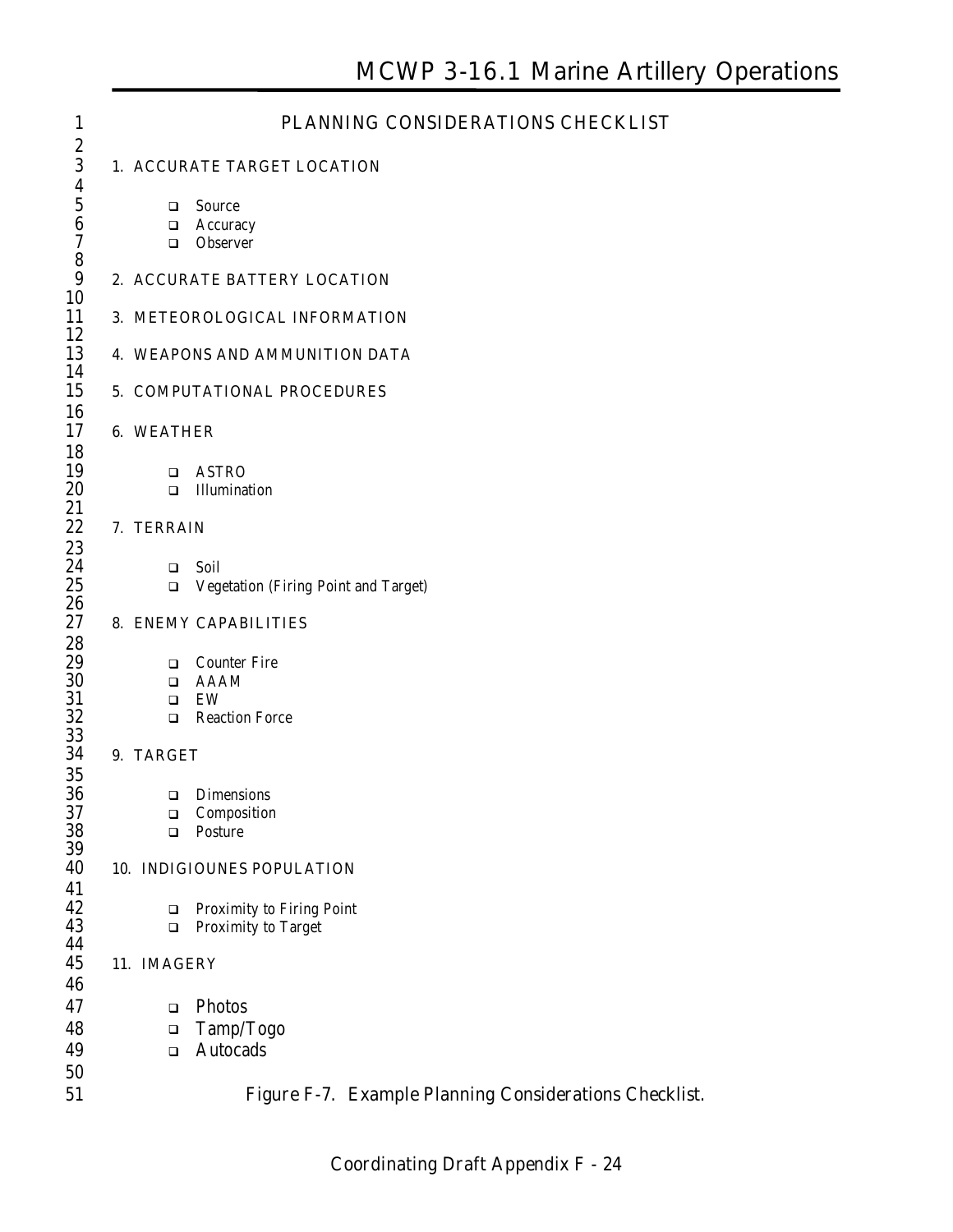#### 1 **EQUIPMENT DENSITY LIST**

#### **HASTY SURVEY KIT QUANTITY**

| <b>BUCS WITH SURVEY CHIP</b><br><b>BUCS WITH REV 1 CHIP</b><br><b>MAP</b><br>PIZZA CUTTER (GTA 6-5-1)<br><b>3 POINT RESECTION DEVICE</b><br><b>ANTI-STATIC BAG FOR BUCS</b><br>HASTY ASTRO PREPLANNED DATA:<br>ROUGH DATA TO CELESTIAL BODIES<br><b>SCALED DATA TO DAP</b><br><b>SCALED DECLINATION CONSTANT</b>                                                               | $\mathbf{1}$<br>$\mathbf{1}$<br>1<br>$\mathbf{1}$<br>$\mathbf{1}$<br>$\mathbf{1}$                                                                                                                  |
|--------------------------------------------------------------------------------------------------------------------------------------------------------------------------------------------------------------------------------------------------------------------------------------------------------------------------------------------------------------------------------|----------------------------------------------------------------------------------------------------------------------------------------------------------------------------------------------------|
| SATELLITE DATA<br><b>XO'S HANDBOOK</b><br><b>APPLICABLE TFT</b><br><b>CALCULATOR</b><br><b>8 INCH PROTRACTOR</b><br>PLOTTING SCALE<br><b>MAP CASE</b><br><b>CLIP BOARDS</b><br>PENCIL/PEN                                                                                                                                                                                      | $\mathbf{1}$<br>$\mathbf{1}$<br>$\mathbf{1}$<br>$\mathbf{1}$<br>1<br>$\mathbf{1}$<br>$\mathbf{1}$<br>$\boldsymbol{2}$                                                                              |
| FDC BAG                                                                                                                                                                                                                                                                                                                                                                        |                                                                                                                                                                                                    |
| <b>CHART BOARD</b><br>CHART PAPER, SCALED<br><b>RDP</b><br>PIZZA CUTTER (GTA 6-5-1)<br><b>TARGET GRID</b><br><b>CHART BAG</b><br><b>MAP</b>                                                                                                                                                                                                                                    | $\mathbf{1}$<br>$\mathbf{1}$<br>$\mathbf{1}$<br>$\mathbf{1}$<br>1<br>$\mathbf{1}$<br>1                                                                                                             |
| <b>FDC BRIEF CASE</b>                                                                                                                                                                                                                                                                                                                                                          |                                                                                                                                                                                                    |
| <b>BRIEF CASE</b><br><b>APPLICABLE TFT(s)</b><br><b>APPLICABLE ADDENDUM(s)</b><br><b>APPLICABLE GFT(s)</b><br><b>APPLICABLE GST(s)</b><br><b>BUCS WITH REV 1 CHIP</b><br>PLOTTING PINS<br>PLOTTING SCALE<br><b>8 INCH PROTRACTOR</b><br>6H PENCIL<br><b>4H PENCIL</b><br>2H PENCIL<br><b>BLUE PENCIL</b><br><b>ANTI-STATIC BAG FOR BUCS</b><br><b>MAP</b><br><b>CLIP BOARD</b> | $\mathbf{1}$<br>$\mathbf{1}$<br>$\mathbf{1}$<br>$\mathbf{1}$<br>$\mathbf{1}$<br>$\mathbf{1}$<br>1 BOX<br>$\mathbf{1}$<br>$\mathbf{1}$<br>2<br>2<br>2<br>$\boldsymbol{2}$<br>$\mathbf{1}$<br>1<br>1 |
| <b>RECORD OF FIRE</b>                                                                                                                                                                                                                                                                                                                                                          | 1 PAD                                                                                                                                                                                              |

- 
- 
- $\frac{5}{6}$

6 **Figure F-8. Example Artillery Raid Equipment Density List.**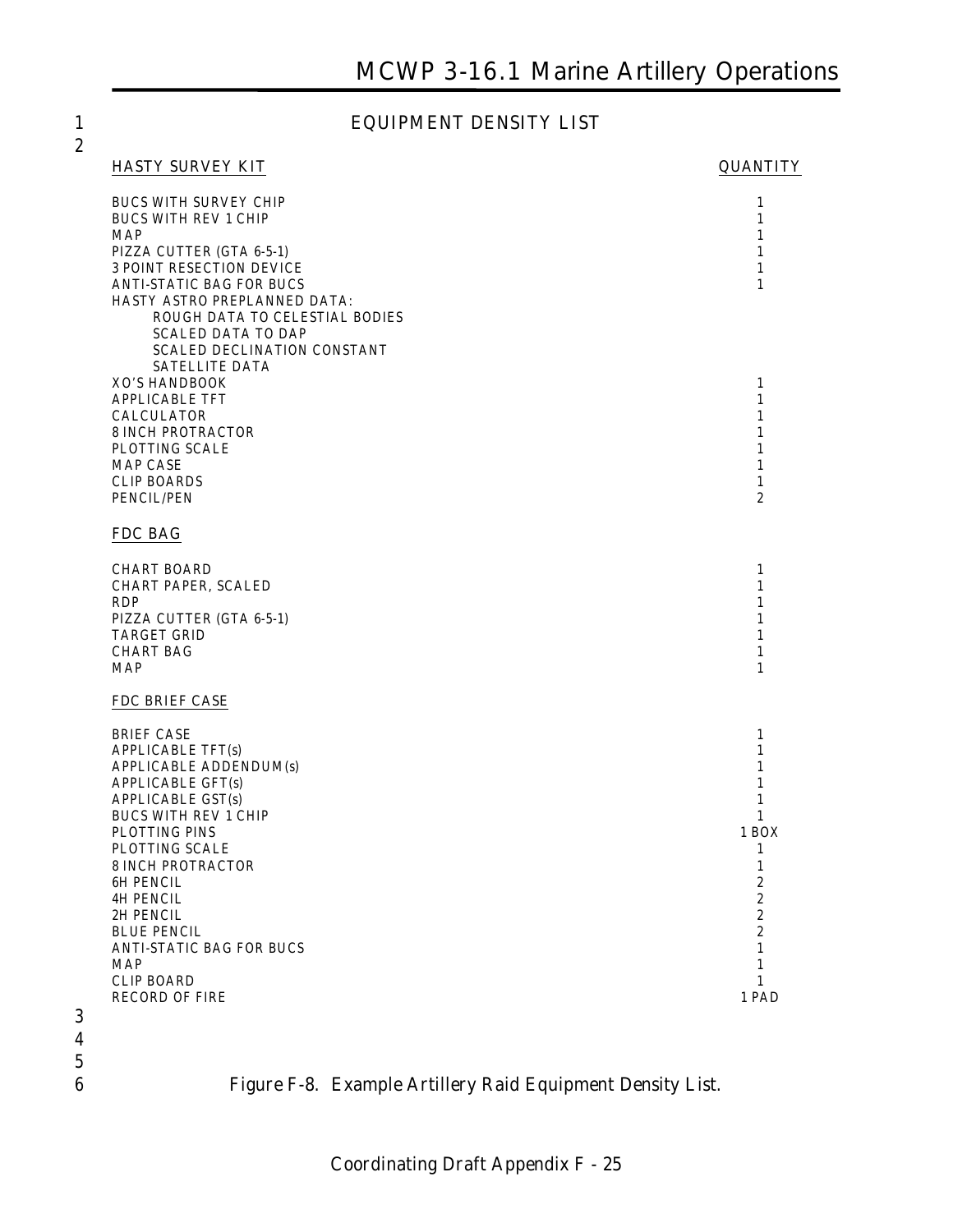### 1 **EQUIPMENT DENSITY LIST**

| <b>GUN GUIDE KIT</b> |  |
|----------------------|--|
|                      |  |

#### **GUANTITY**

| LENSATIC COMPASS<br><b>HAMMER</b><br><b>STAKES AND TAPE</b><br>PANEL MARKERS WITH STAKES<br><b>CHEM LIGHTS</b><br><b>INFRARED STROBES</b><br><b>PANTEL STAKE</b><br><b>NOTE PAD</b> | 1 SET<br><b>AS DIRECTED</b><br><b>AS DIRECTED</b><br><b>AS DIRECTED</b><br>1 |
|-------------------------------------------------------------------------------------------------------------------------------------------------------------------------------------|------------------------------------------------------------------------------|
| PENCIL/PEN                                                                                                                                                                          | $\overline{2}$                                                               |
| <b>RAID HST KIT</b>                                                                                                                                                                 |                                                                              |
| <b>GROUNDING ROD</b>                                                                                                                                                                | 1                                                                            |
| <b>LZ MARKING LIGHT</b>                                                                                                                                                             |                                                                              |
| <b>GLOVES, LEATHERMAN WORKMAN'S</b>                                                                                                                                                 | 1 PAIR                                                                       |
| <b>ORANGE VEST</b>                                                                                                                                                                  |                                                                              |
| <b>GOGGLES</b>                                                                                                                                                                      |                                                                              |
| <b>CONE FLASHLIGHT</b>                                                                                                                                                              |                                                                              |
| <b>CHEM LIGHTS</b>                                                                                                                                                                  | <b>AS DIRECTED</b>                                                           |
| <b>INFRARED STROBES</b>                                                                                                                                                             | <b>AS DIRECTED</b>                                                           |
| <b>RAID MECHANICS TOOL BAG</b>                                                                                                                                                      |                                                                              |
| <b>TOOL BAG</b>                                                                                                                                                                     | 1                                                                            |
| <b>FLAT TIP SCREWDRIVERS</b>                                                                                                                                                        | $\overline{c}$                                                               |
| <b>ADJUSTABLE WRENCH</b>                                                                                                                                                            | $\overline{2}$                                                               |
| <b>BOX WRENCHES</b>                                                                                                                                                                 | 1 SET                                                                        |
| BRUSH, CLEANING                                                                                                                                                                     | 1                                                                            |

| 10 | Figure F-8. Example Artillery Raid Equipment Density List (cont). |
|----|-------------------------------------------------------------------|
|    |                                                                   |
|    |                                                                   |
|    |                                                                   |
| 6  |                                                                   |
|    |                                                                   |
|    |                                                                   |
|    |                                                                   |
|    |                                                                   |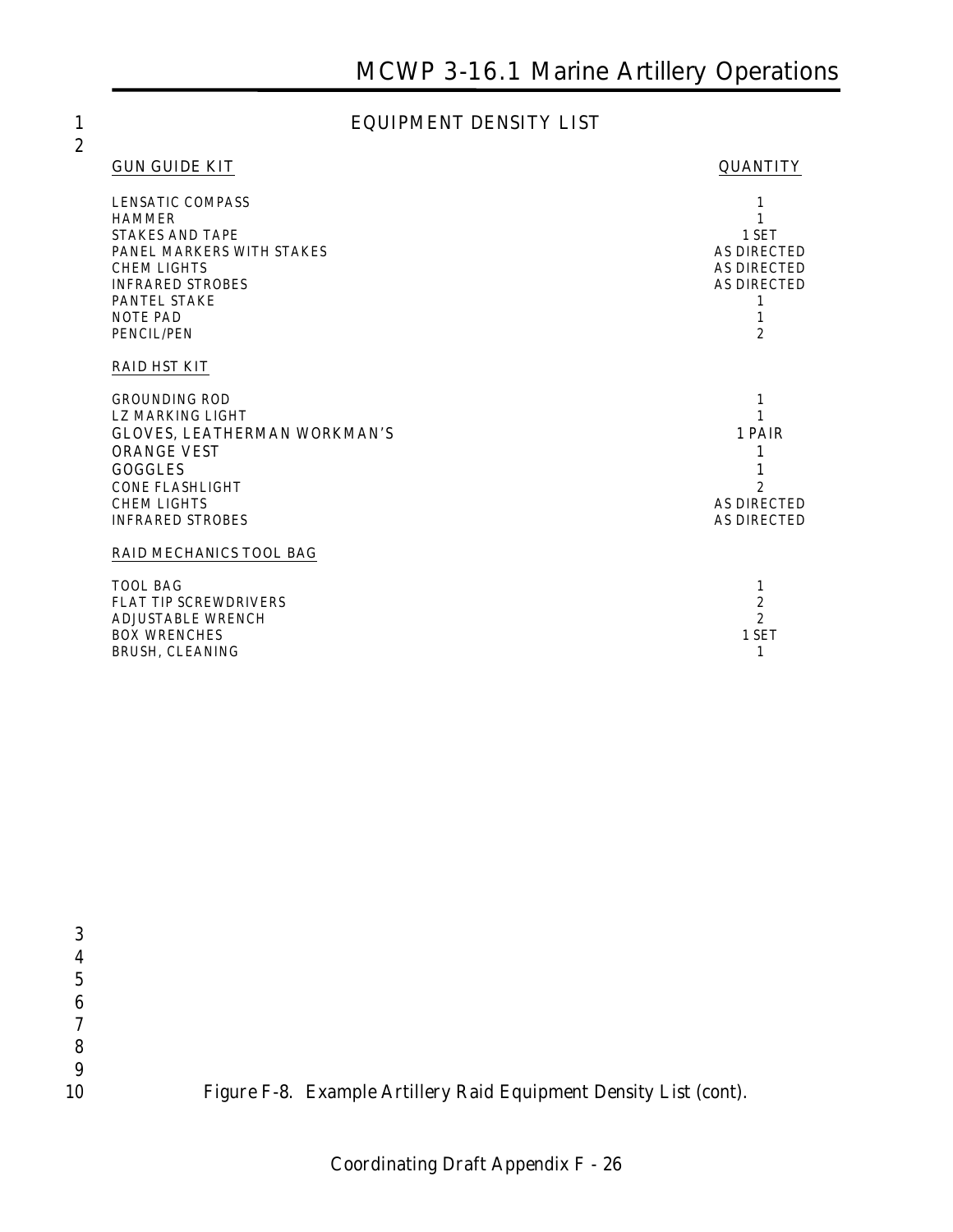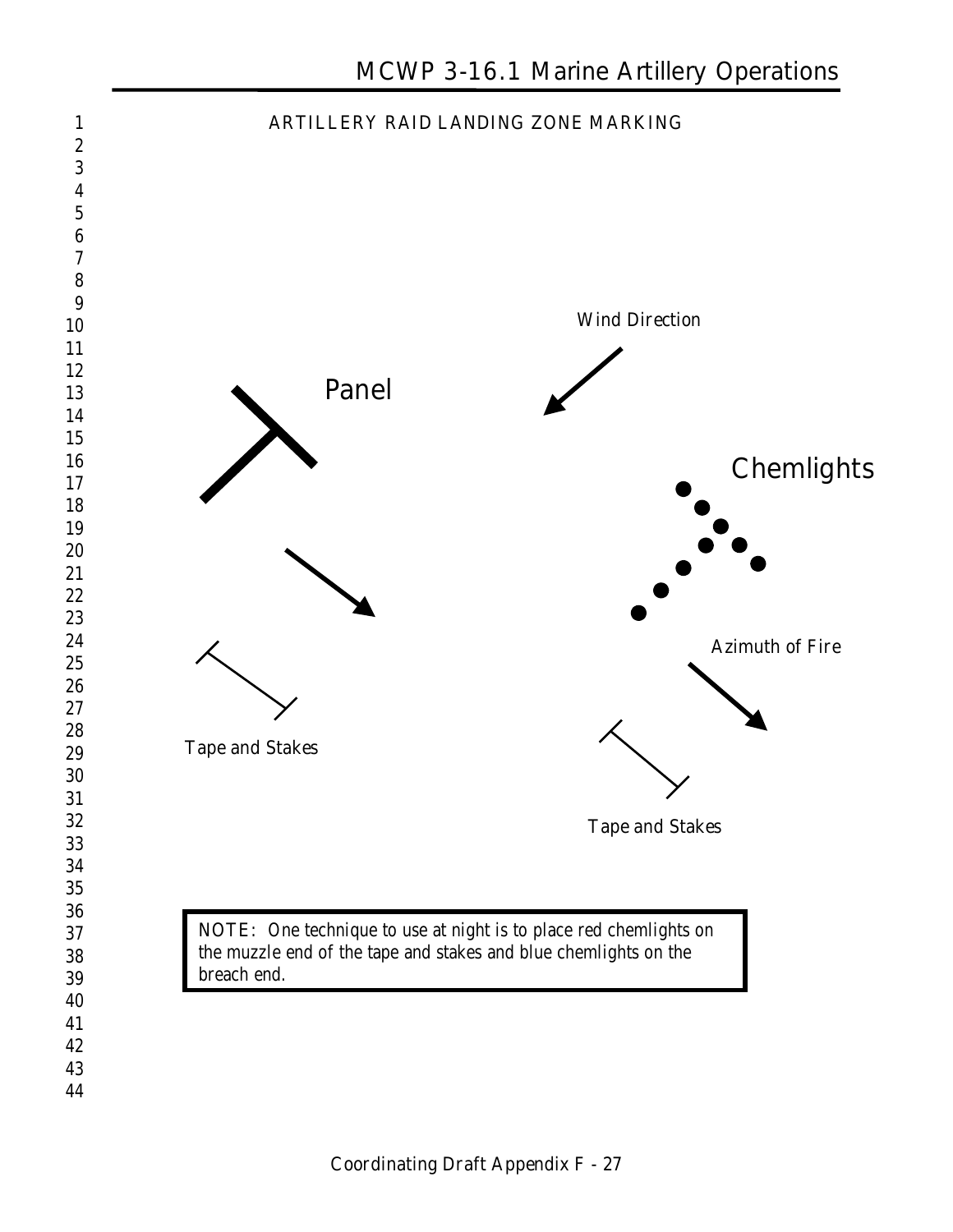1 **Figure F-9. Example Artillery Raid Landing Zone Marking.**